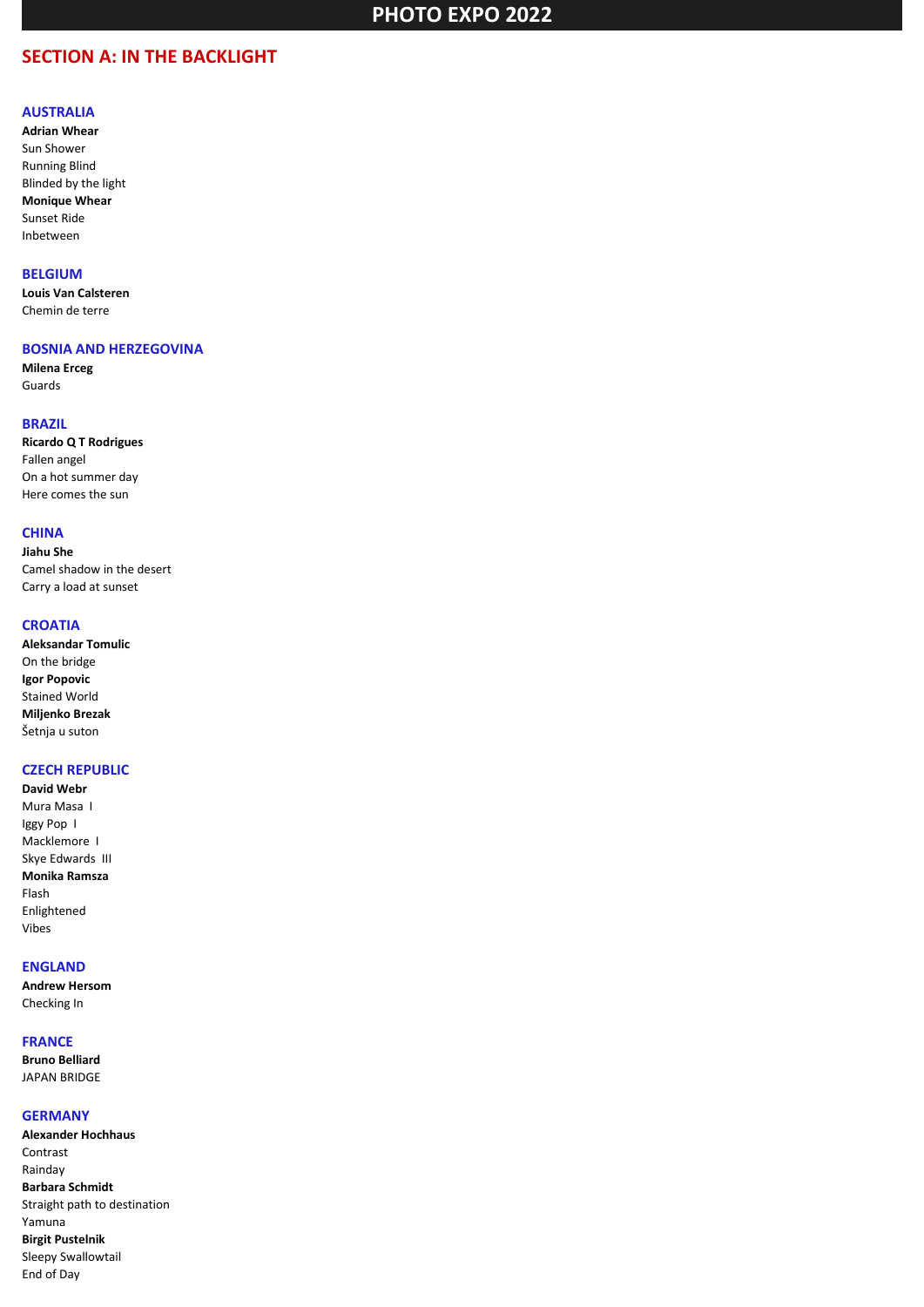#### **Holger Buecker** Fans and Fury Love of Russkaja Fans Red Lights at Eisbrecher I

#### **GREECE**

**Eva Lambropoulou** STREET OLD LEFKAS **Maria-evangelia Aslanoglou** Au Crepuscule LR-3053

#### **HONG KONG**

**Ka Wai Li** ENCHANTING PRESENT SINCERE

### **HUNGARY**

**Dr Pap Gizella** Morning lights **Nora Skerlecz** Purple thoughts **Tibor Torok** Golden Eye

### **INDIA**

**Ajit Huilgol** Peafowl backlit **Kishan Harwalkar** The Red Balloon The Rising Sun **Sathyanarayana C R** PELICAN TAKEOFF TEA PLANTATION **Satish Hanumantharao** Still life-6 **Subramanya C K** The Catch Herdsman at Dawn **Udayan Sankar Pal** Horse Tales

#### **INDONESIA**

**Maria Adriani** Atraksi Api Lasem Sinar Pagi Cukul

#### **IRAN**

**Aref Tahmasebi** water and sun fire

#### **IRELAND**

**Gerard Kelleher** Evening stroll **Vito Werner** Whiskey

#### **ITALY**

**Dario Riva** Minicross 2 The last step Morning cleaning **Franco Fratini** Alakan mood Mantis sunrise **Giovanni Sarrrocco** YIN **Ivana Sancandi**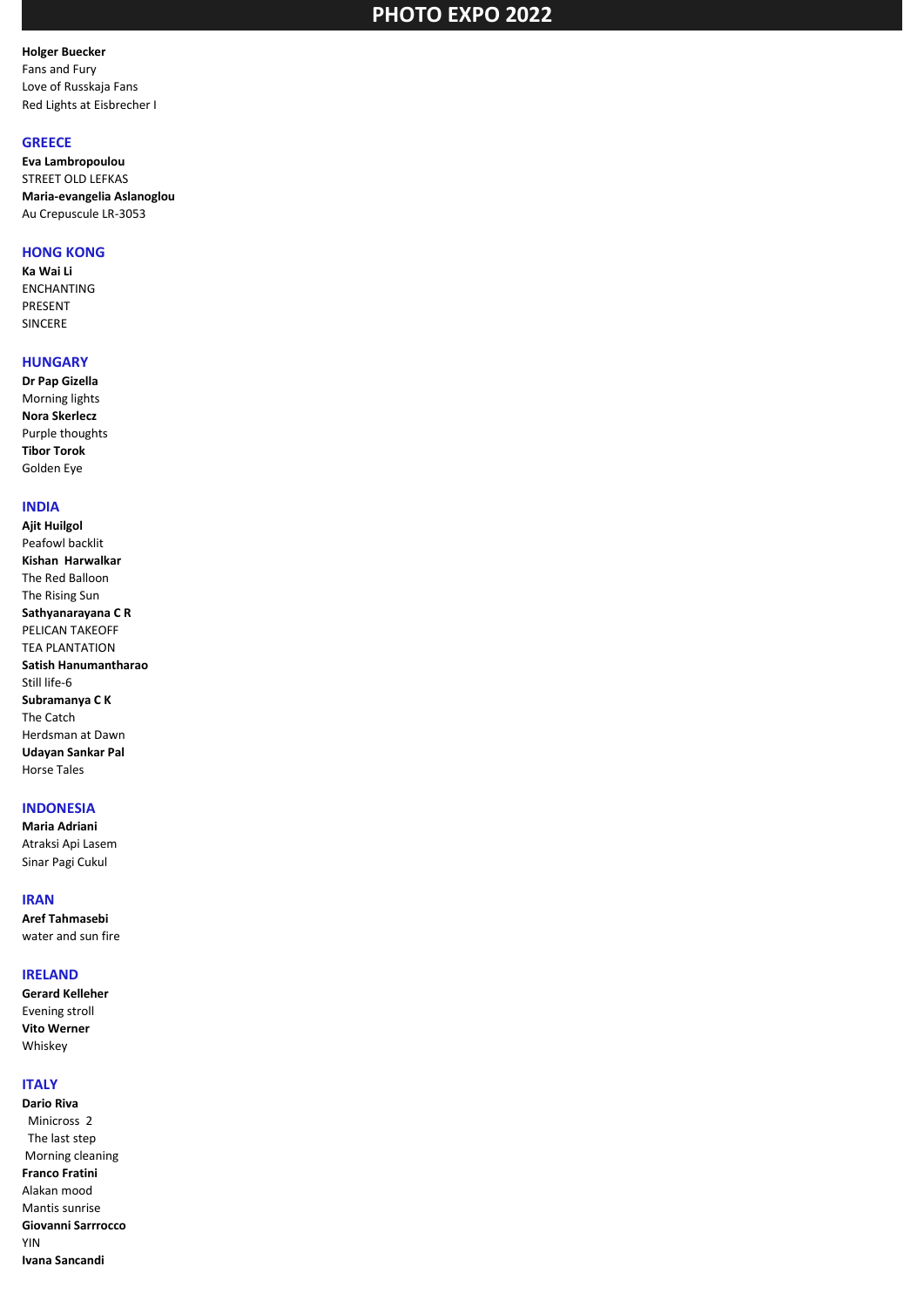LIght shadows \_3 **Valentina D Alia** Focus Sunset on the Saline **Vincenzo Di Panfilo** Incense

## **SOUTH KOREA**

**Woorhee Lee** Moving and not Moving

#### **KUWAIT**

**Faisal Alloughani** flyaway Reflection

## **MALTA**

**Ivan Eric** SPILING THE LIGHT

## **NETHERLANDS**

**Marcel Van Balken** Wounded star Spiralrun Concretesundown **Max Van Son** Fire Fox **Will Verheesen** Harbour View Sunrise

## **POLAND**

**Kamila Wisniewska-halka** Small Talk **Marcin Fiń** Reverend Richard II Tatiana I Tatiana II **Marek Rawski** Star dusat **Sebastian Kuczynski** The see dream

## **PORTUGAL**

**Carlos Cabral** Departure for fishing

#### **ROMANIA**

**Marian Plaino** Cuban girl x-man Cathedral light

#### **SCOTLAND**

**Bruce Harley** Ambedkar Stupa Lucknow Stepping into the Light Three Palms

#### **SERBIA**

**Branimir Radovanovic** Shadows No10061 **Edo Iglic** Silent witness Romance 1 **Goran Jordanski** Gruzanka devojka **Jovana Golic**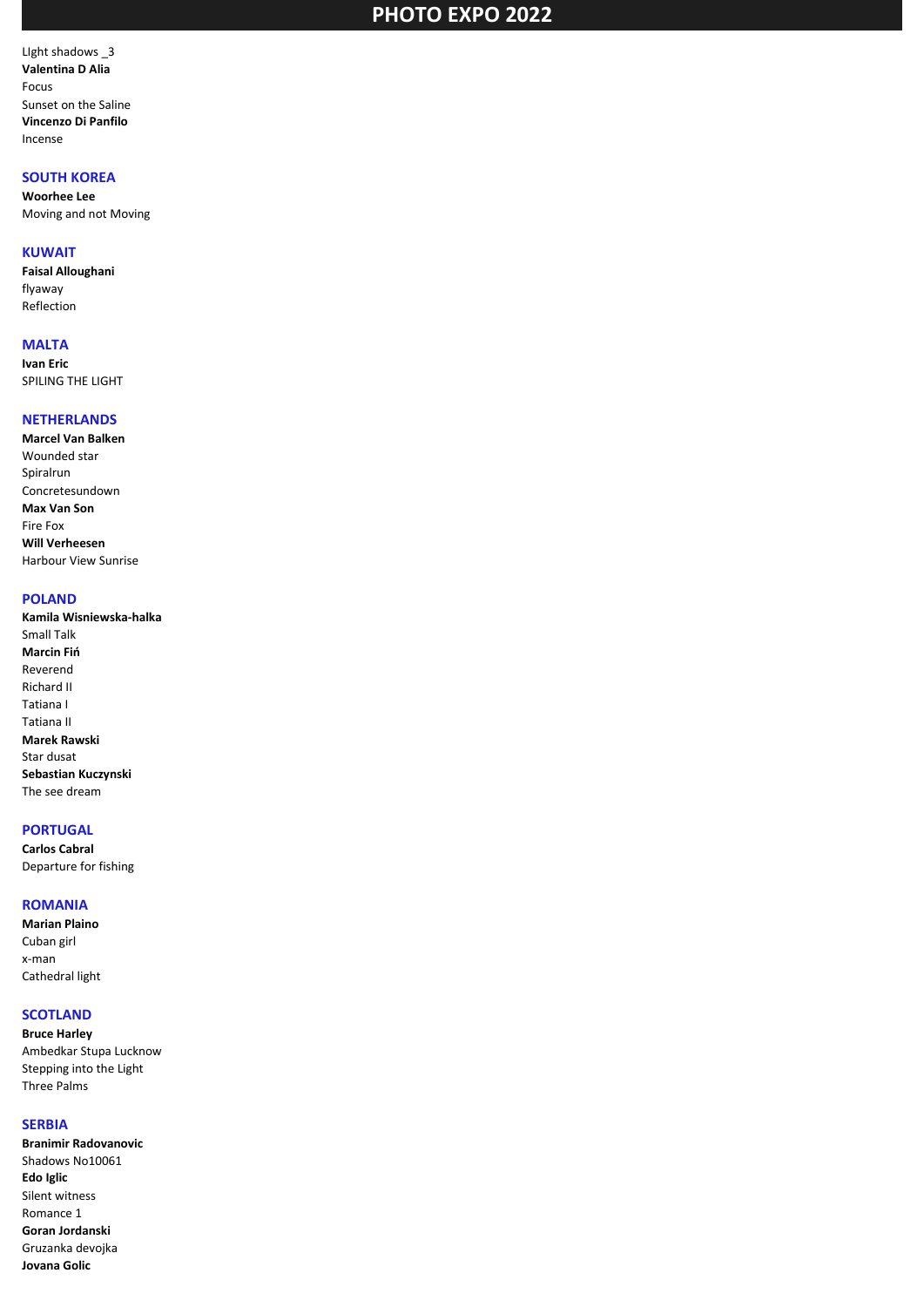Green **Slobodan Cavic** Love faith Hope **Vojislav Lukovic** Crying is OK

## **SLOVAKIA**

**Dusan Ignac** Autumn Morning way To the Sky

## **SLOVENIA**

**Darja Stravs Tisu** Respect **Vasja Doberlet** Light Flood

## **SOUTH AFRICA**

**Alta Oosthuizen** I've got this Together **David Wilson** A Misting Morning

#### **SPAIN**

**Jose Maria Martin** Distorted The finger **Luis Aracil Roux** NINETTE 103

## **TAIWAN**

**Jui-ching Tai** drying sheets **Pi Hsiao** japan13 vietnamese fisherman **Sheng-hao Lee** Night dragon

### **TURKEY**

**Burhan Bahadir Arcan** altin saat dust smoke pottery master **Zafer Kurt** huzmeli adam

#### **VIETNAM**

**Do Trong Hoai An** VOT ONG MAT TROI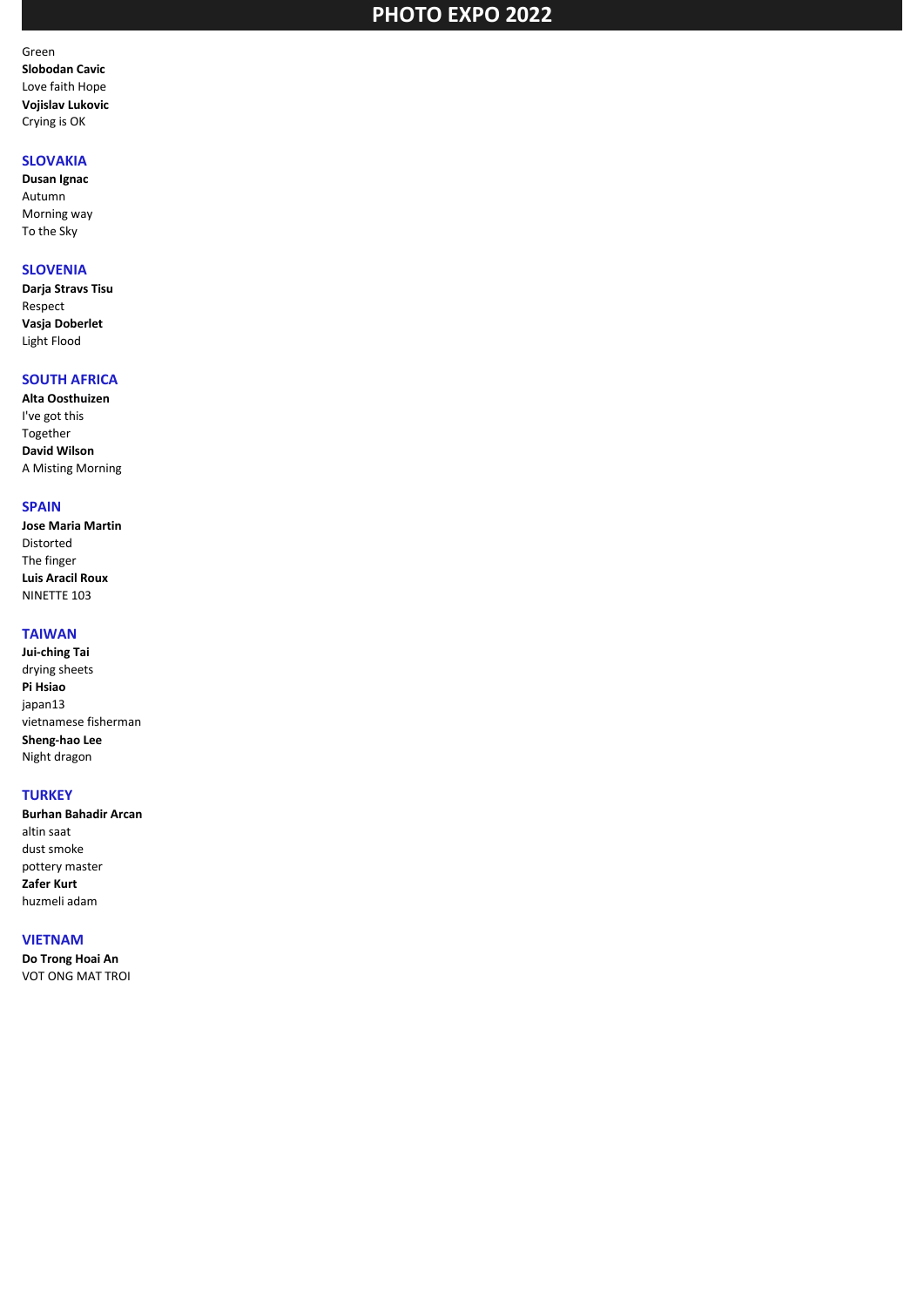## **SECTION B: SPLIT OF SECOND**

#### **AUSTRALIA**

**Adrian Whear** Underlegs **Monique Whear** The Burst Don't Get Wet **Vicki Johnson** Too Fast

## **AZERBAIJAN**

**Ilgar Jafarov** Backstroke Emotions Sinhronized swimming-3 The joy of the coach

## **BOSNIA AND HERZEGOVINA**

**Milena Erceg** Runaway **Slobodan Krstic** Foto\_\_5200 Foto\_12 Foto\_2279

#### **BRAZIL**

**Ricardo Q T Rodrigues** TKO Passing over

## **CHINA**

**Haoran Gao** The sunshine on face **Jiahu She** Folk art and technology Spout fire Tempestuous waves **Yichi Wang** Move forward bravely New horse officer Waverider

#### **CROATIA**

**Aleksandar Tomulic** Segway Walker **Igor Popovic** Deciding Moment Head or Tail **Mirjana Spajić Buturac** Repetitor u Zagrebu

### **CYPRUS**

**Romos Kotsonis** Dance with passion

#### **CZECH REPUBLIC**

**David Webr** Ella Eyre I William DuVall I Lil´Ed I

#### **ENGLAND**

**Charles Ashton** The Skateboader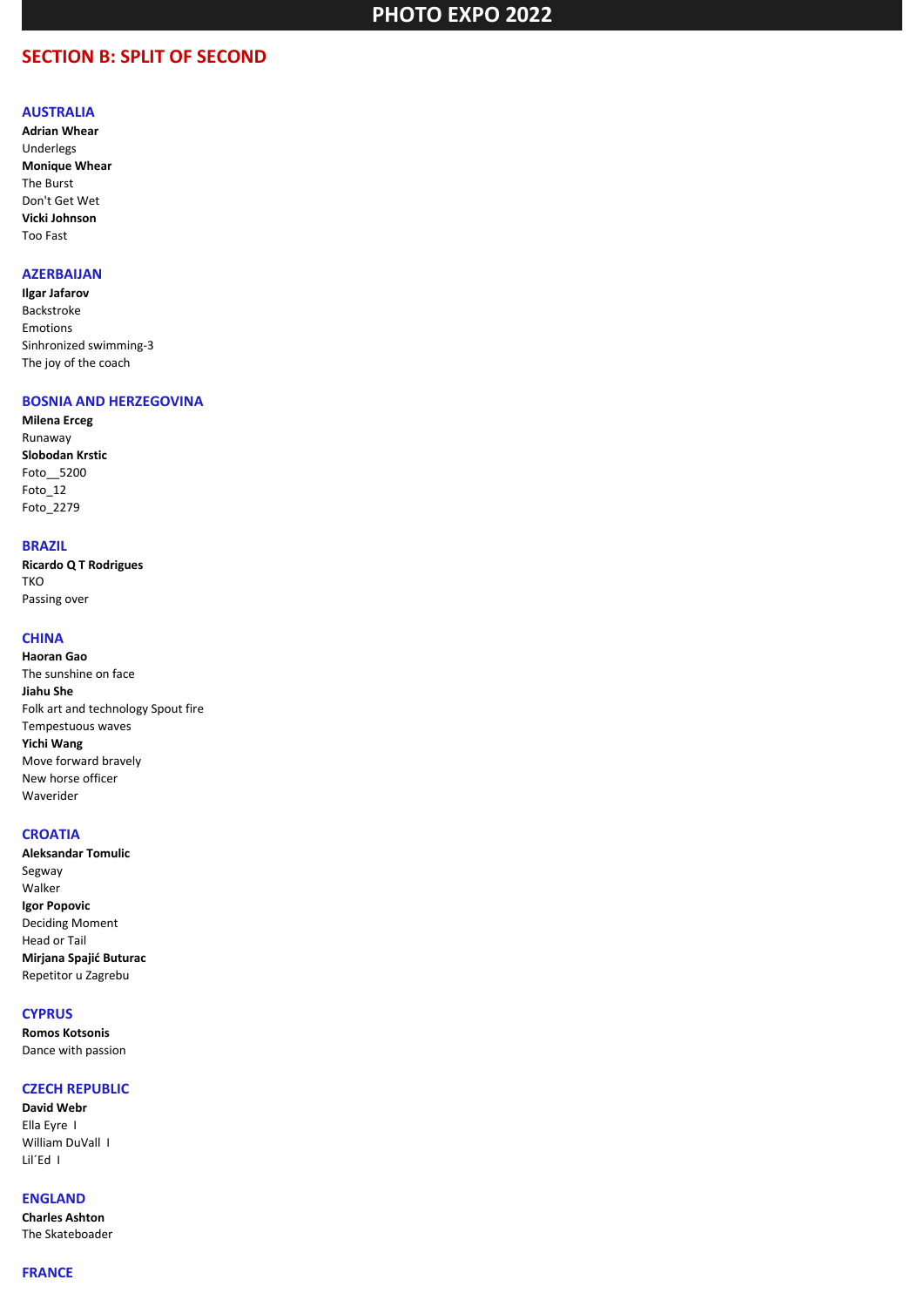## **Bruno Belliard**

COLLISION MAUVE SCULPTURE DE VERRE

**Jean Boulanger** IMPRESSIVE 01 **Michel Dupouy** Collision

### **GERMANY**

**Holger Buecker** Crowdsurfer Class Grenayde II Jump Gerrit

#### **GREECE**

**Eva Lambropoulou** ENTER DARK DIVING FOR THE CROSS CYCLING IN THE DARK **Maria-evangelia Aslanoglou** Jumping in the water LR-9289

### **HUNGARY**

**Tibor Torok** EuropAirVenture Happiness

## **INDIA**

**Ajit Huilgol** Tiger attack Cheetah chasing gazelle **Gagandeep Singh** Pelican Splash **Kishan Harwalkar** Whos there **Krishna Bhat** Jump In **Sathyanarayana C R** ATACKING CHEETAHS INDIAN ROLLER CATCHING THE FEED **Satish Hanumantharao** Long Jump White eye pair fighting **Subramanya C K** Flying Machine

## **INDONESIA**

**Hengki Lee** Stuck **Maria Adriani** Pink Kuning Tepung Merah Kuning Tepung

## **IRELAND**

**David J. O'hagan** Before the Game, Dublin, 2016. **Gerard Kelleher** Ready to catch

#### **ISRAEL**

**Leonid Goldin** Children's choir Flying again

## **ITALY**

**Almando Reggio** Ribbon 23\_10 Synchronized skating 32 Synchronized swimming 64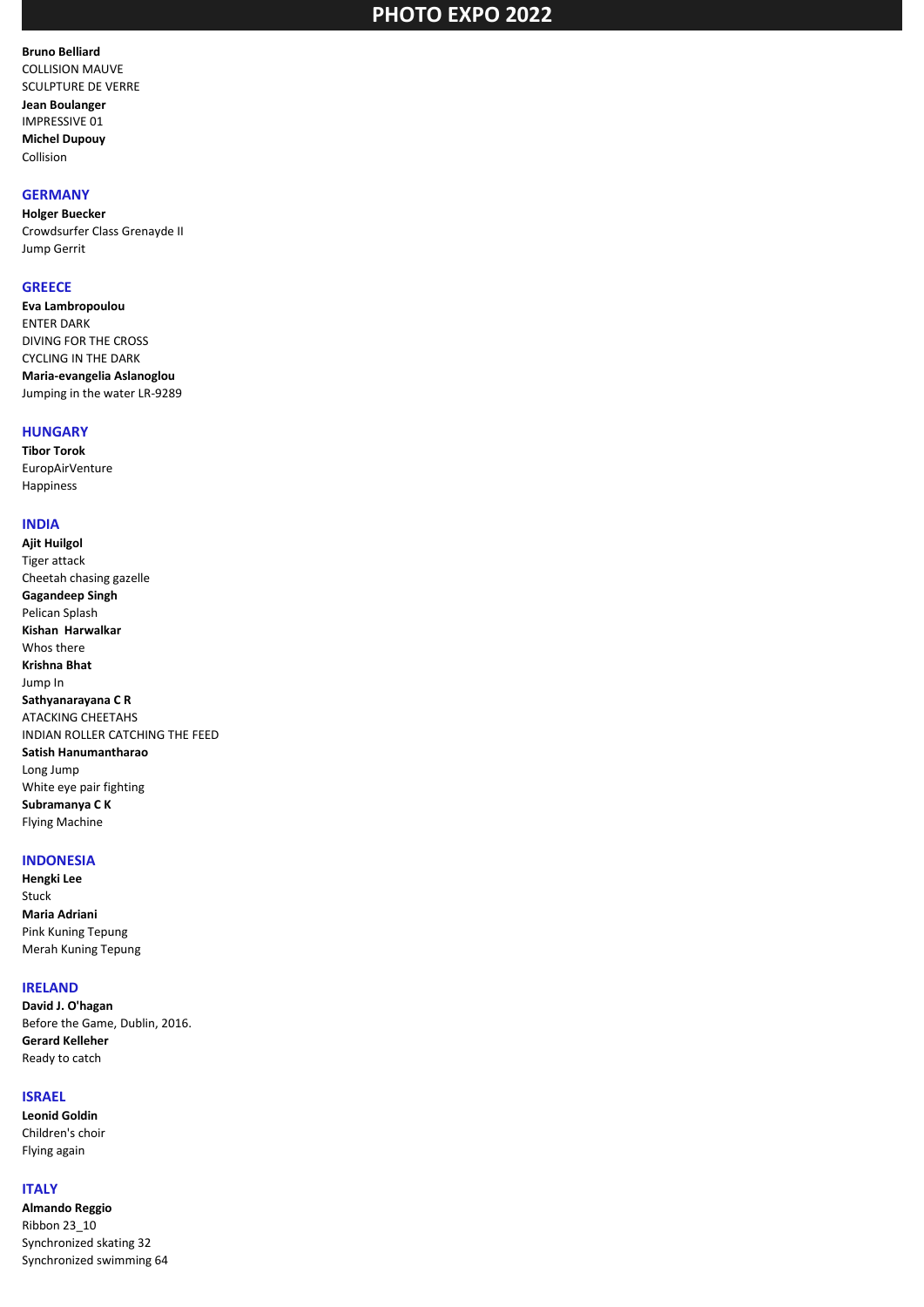**Dario Riva** Kickboxing Wheelchair basketball 23 **Franco Fratini** White tailed eagle 7

### **KAZAKHSTAN**

**Valery Korenchuk** Last second

#### **KUWAIT**

**Faisal Alloughani** knockdown Insistency Tiptop

## **MALTA**

**Ivan Eric** FIRE ONE DOGFIGHT **Louis Agius** Coffee Mess Dancer in a Cloud On the Move

#### **NETHERLANDS**

**Max Van Son** Subida 02

## **NORWAY**

**Fred Øie** Split of second Waterdrops

#### **POLAND**

**Marcin Fiń** Missed jump **Sebastian Kuczynski** Big splash

#### **QATAR**

**Ahmed Mohamed Hassan** Training

#### **ROMANIA**

**Marian Plaino** The kiss Incredible India Final combat **Ovi D Pop** hands tango in! line

### **SCOTLAND**

**Bruce Harley** Going for a Spin

#### **SERBIA**

**Aleksandar Jovanovic** Training **Borislav Milovanovic** Marko 06652 **Branimir Radovanovic** Into the lake No1255 **Edo Iglic** Childs game 5 Fly to the dreams, far away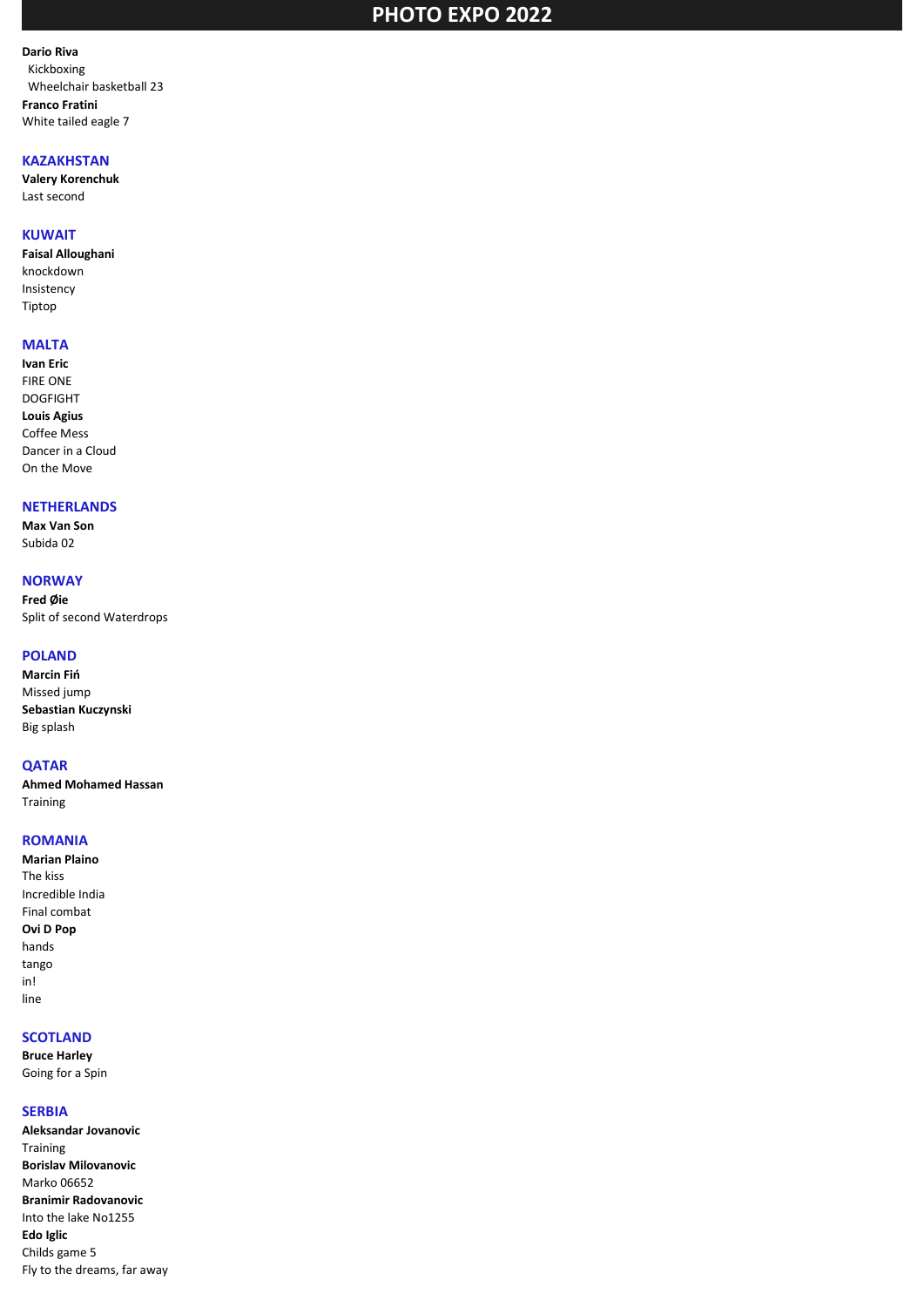#### **Goran Jordanski** Flying Bus Slatka ljubav **Jovana Golic** Heart **Kornelia Dakovic Svjcer** On the sky **Nikola Miljkovic** Jump into the blue Breakthrough **Petar Joncic** Pena **Slobodan Cavic** Elegance and beauty World champion in action Flight to victory **Vojislav Lukovic** Fire ball **Zoltan Bisak** Staircase Escort

### **SLOVAKIA**

**Dusan Ignac** Effort **Jan Lelak** Inside the ball

## **SLOVENIA**

**Simon Remec** Guillotine Head landing Explosion fist

## **SOUTH AFRICA**

**David Wilson** Noon Day Gun **Johan Orton** H20 Watermask Ruthless Rugby Sevens

#### **SPAIN**

**Jose Maria Martin** Marathon **Luis Aracil Roux** EN EL AIRE SALTO **Santiago Choliz** motocross race 08 recortadores 33

## **SWITZERLAND**

**Urs Albrecht** Flying pink Flying RGB Over the dirt

### **TAIWAN**

**Chidi Chen** A Thrilling Moment The Moment of Breaking Record **Jui-ching Tai** jumping time boy **Sheng-hao Lee** Hurry up Reach the goal

**TURKEY Burhan Bahadir Arcan**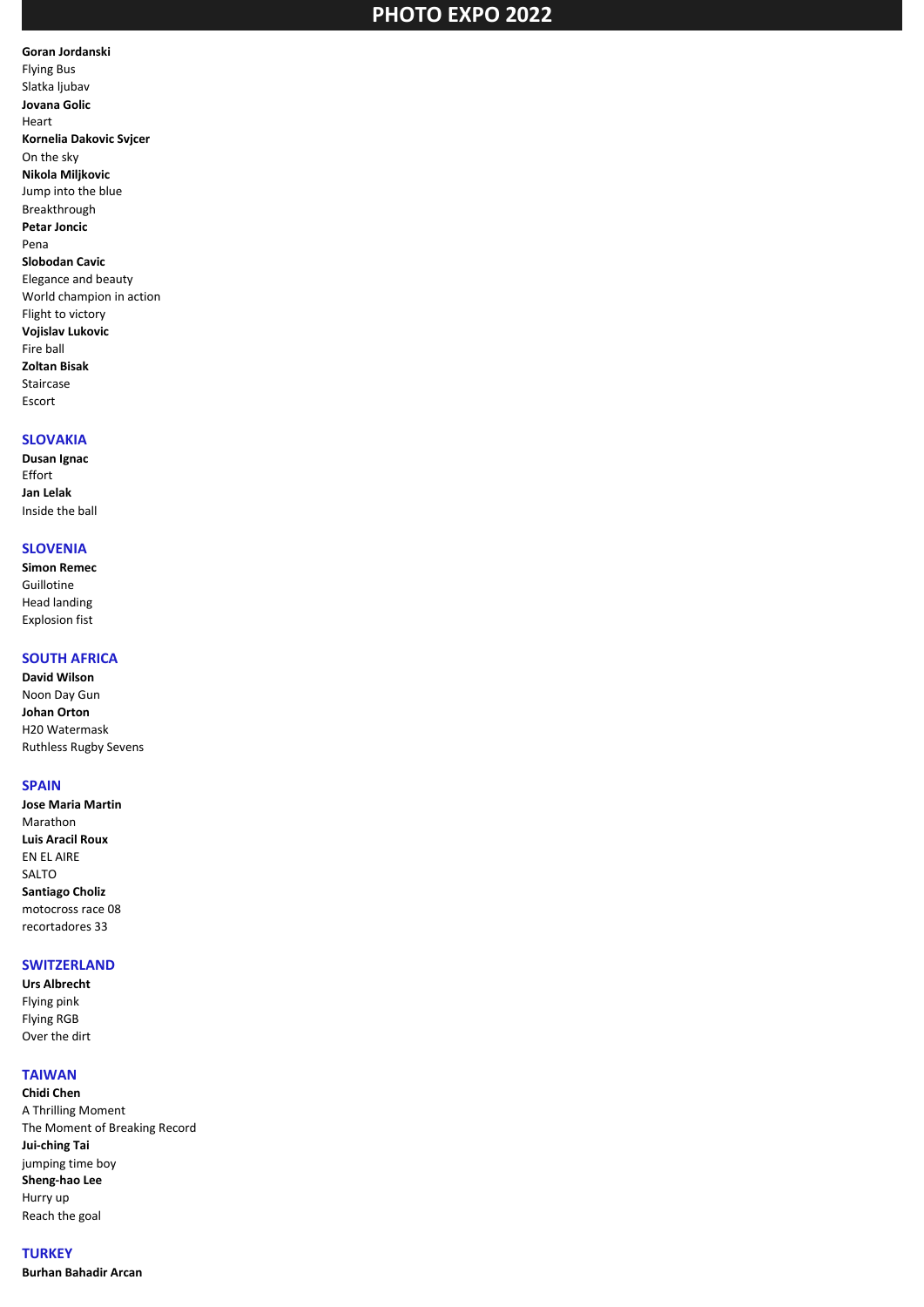ali dayi ve kurt senkron **Gulsen Yilman** Takla atmak **Zafer Kurt** o an

## **USA**

**Gabriele Dellanave** Bloody fight

#### **VIETNAM**

**Do Trong Hoai An** BUC PHA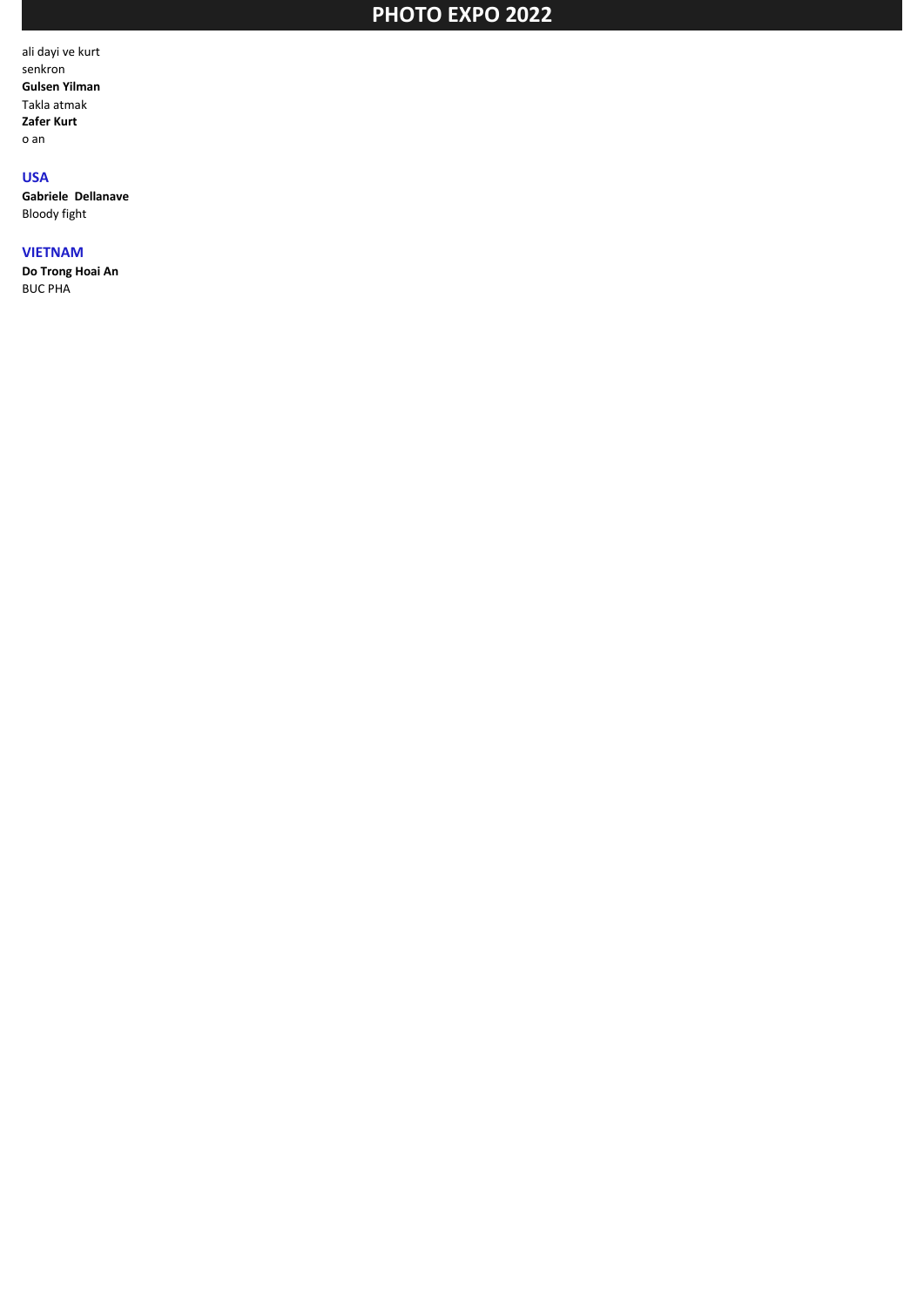## **SECTION C: GEOMETRY (LINES, CIRCLES, TRIANGLES…)**

#### **AUSTRALIA**

**Adrian Whear** Primary The right angle Shape I'm in **Elizabeth Slezak** Urban Geometry **Monique Whear** Wet Stripes Colour Wheel **Vicki Moritz** Floor art Two trams Melbourne

#### **AUSTRIA**

**Johann Schrittwieser** WU Wien

#### **AZERBAIJAN**

**Aydin Mehdiyev** Lines and curves **Ilgar Jafarov** Cleaning Olympic flight

## **BELGIUM**

**Louis Van Calsteren** Dome Triangle isole

#### **BOSNIA AND HERZEGOVINA**

**Milena Erceg** Colorful street Whay me

#### **BRAZIL**

**Luis Teixeira Mendes** Flow Framed Lives Existential Void **Ricardo Q T Rodrigues** Light lines

#### **CHINA**

**Jiahu She** Composition

#### **CROATIA**

**Andrea Mervar** Triangles **Igor Popovic** Escape From Geometry Nautilus **Mirjana Spajić Buturac** Zeleni krugovi Žuti krugovi **Nenad Banjac** Lines

#### **CYPRUS**

**Mehmet Gokyigit** highway star twist2

#### **CZECH REPUBLIC**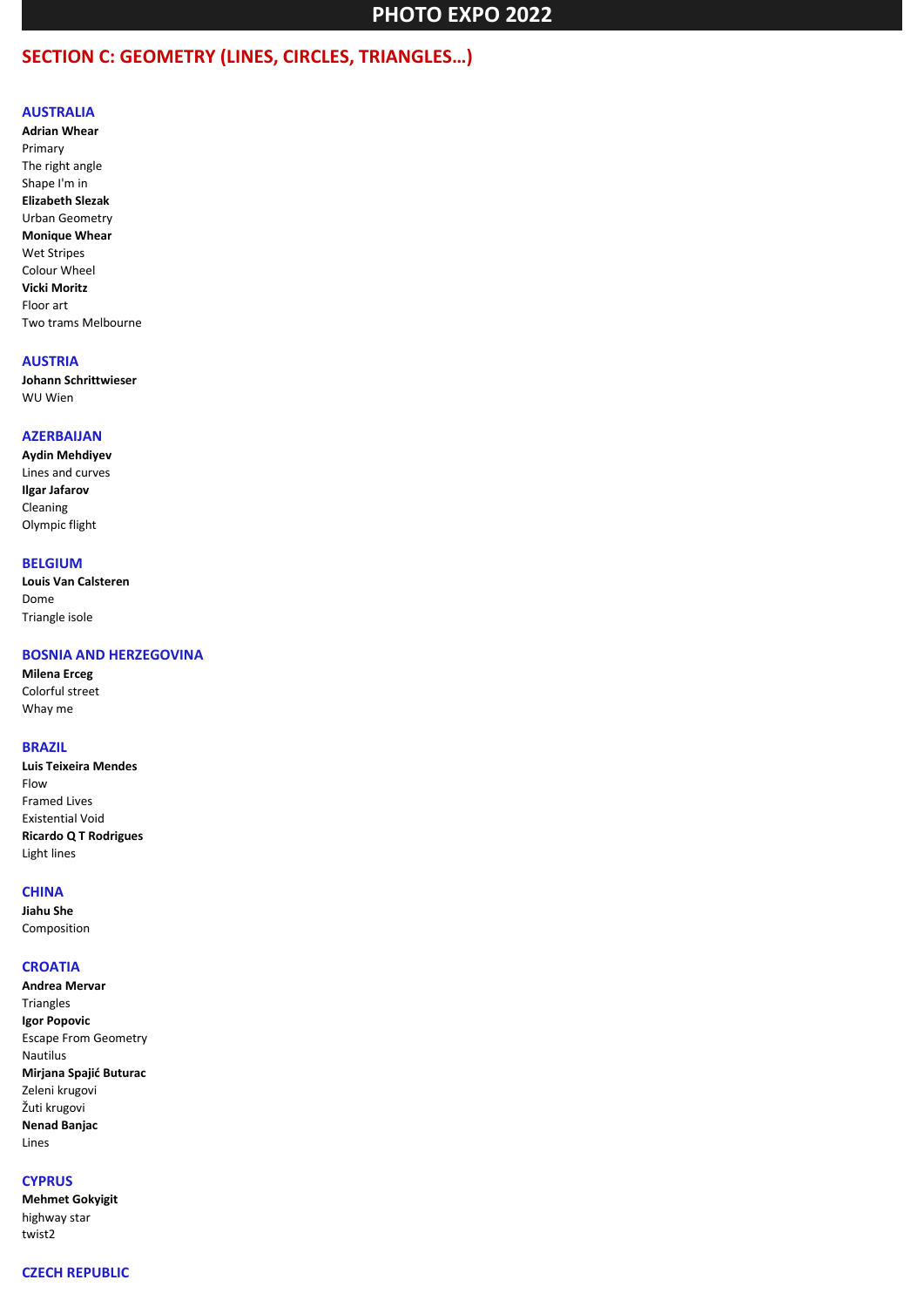**Karel Navrat** Hall

## **ENGLAND**

**Charles Ashton** More London Up

#### **FINLAND**

**Antti Korpela** Tunnel of Light **Pertti Ylinen** Skylight

### **FRANCE**

**Bernard Decaudin** Moretti tour **Jean Boulanger** BLUE CEILING **Thierry Camus** colored shapes

## **GERMANY**

**Alexander Hochhaus** Framework **Barbara Schmidt** more waves triangle 01 **Birgit Pustelnik** Cube Houses Face **Holger Buecker** Hotel Lamps III Stairs and Squares

### **GREECE**

**Eva Lambropoulou** WINDOWS ITALY DARK CROSSING INTO THE LIGHT

#### **HONG KONG**

**Ka Wai Li** ELATED SOGO HK **Ting Ming Law** spin

#### **HUNGARY**

**Eva Monostorine Hrabovszky** Contrasts Strange shadow **Nora Skerlecz** The factory The staircase

#### **INDIA**

**Kishan Harwalkar** River Crossing **Satish Hanumantharao** The planets **Udayan Sankar Pal** Climb down Inside Story **Venkatesh Bs** Pattern on roof 2341 Quadrangle in palace

#### **INDONESIA**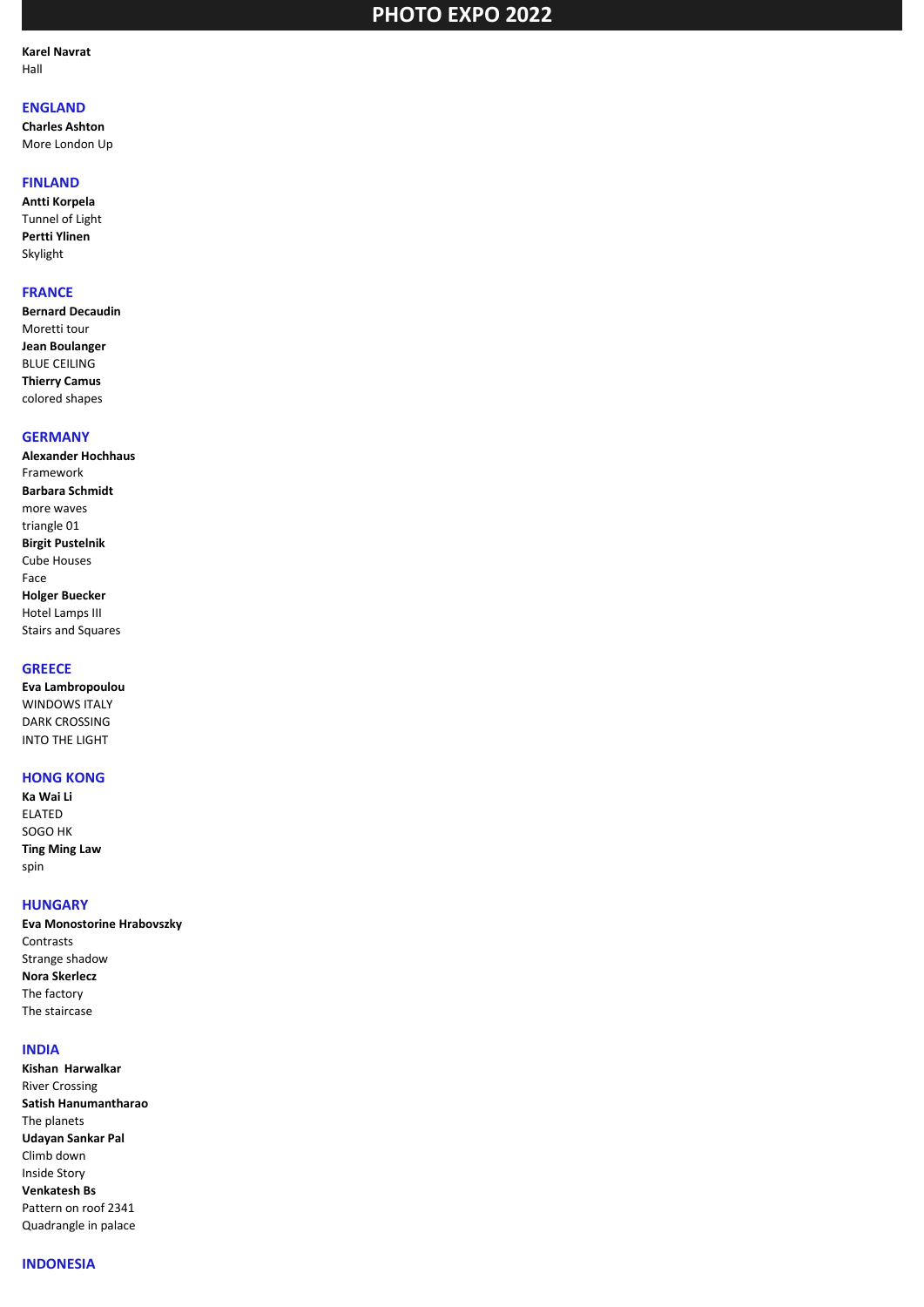**Albert Maramis** Pinball Moon

## **IRELAND**

**Gerard Kelleher** Angled roof Porthole view Valencia eye

#### **ISRAEL**

**Itzhak Zohar** Park hotel **Joshua Landau** beyond the fence

## **ITALY**

**Dario Riva** The bike **Ivana Sancandi** Sea farms **Laura Bolognesi** TALL **Sergio Vaiani** Afragola AV Station 01 **Valentina D Alia** The mask

#### **SOUTH KOREA**

**Woorhee Lee** Color and Lines

## **KUWAIT**

**Faisal Alloughani** mooring 190 mooring 227 swimmer 45

## **NORTH MACEDONIA**

**Zoran Zdravev** Lines and Few Clouds Dead Race

#### **MALAYSIA**

**Chiong Soon Tiong** Fushimi Inari Taisha

#### **MALTA**

**Louis Agius** Blue Base

## **NETHERLANDS**

**Marcel Van Balken** Eyeshape Kubussen **Max Van Son** Fragments of Remembrance Blue Velvet Urban Kaleidoscope

## **NEW ZEALAND**

**Philippa Wood** Dubai

## **POLAND**

**Sebastian Kuczynski** The line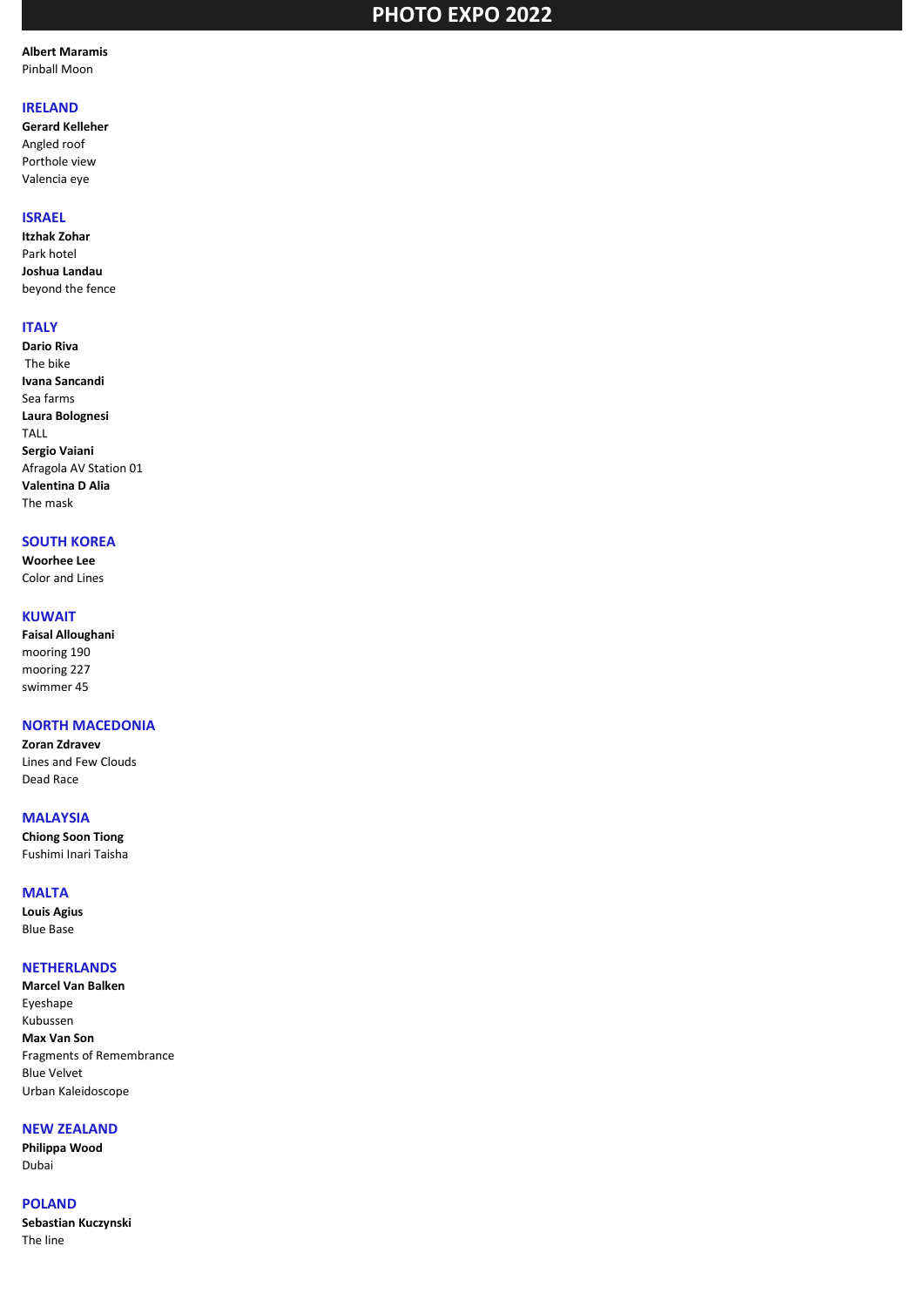## **QATAR**

**Ahmed Mohamed Hassan** Gost Reflection

## **ROMANIA**

**Eugen Negrea** Chinese style **Marian Plaino** colored game My angel **Ovi D Pop** Baltic morning **Radu Stanese** Konstruktor

#### **SCOTLAND**

**Bruce Harley** Leith Street Bridge Edinburgh

#### **SERBIA**

**Aleksandar Jovanovic** Bridge on Ada **Edo Iglic** Curves 1 Sky is the limit Clown 1 **Goran Jordanski** Power **Milan Markovic** Window 10 **Mirjana Jovanovic** Stairs 5 **Nikola Miljkovic** Suspension **Petar Joncic** Disco **Predrag Mitic** Predrag Mitic\_Yellow street lines Predrag Mitic\_Diagonal cubes Predrag Mitic\_Angle **Slobodan Cavic** The road to school Fields of life 2

### **SLOVAKIA**

**Dusan Ignac** City BB City lights **Jan Lelak** Windows symmetry

#### **SLOVENIA**

**Simon Remec** Color ride **Vasja Doberlet** Lines

### **SOUTH AFRICA**

**Alta Oosthuizen** Duo rimlight The only red window **David Wilson** Afrikaans Monument Cutty Sark Bow Wave

## **SPAIN**

**Jose Maria Martin** Family The wall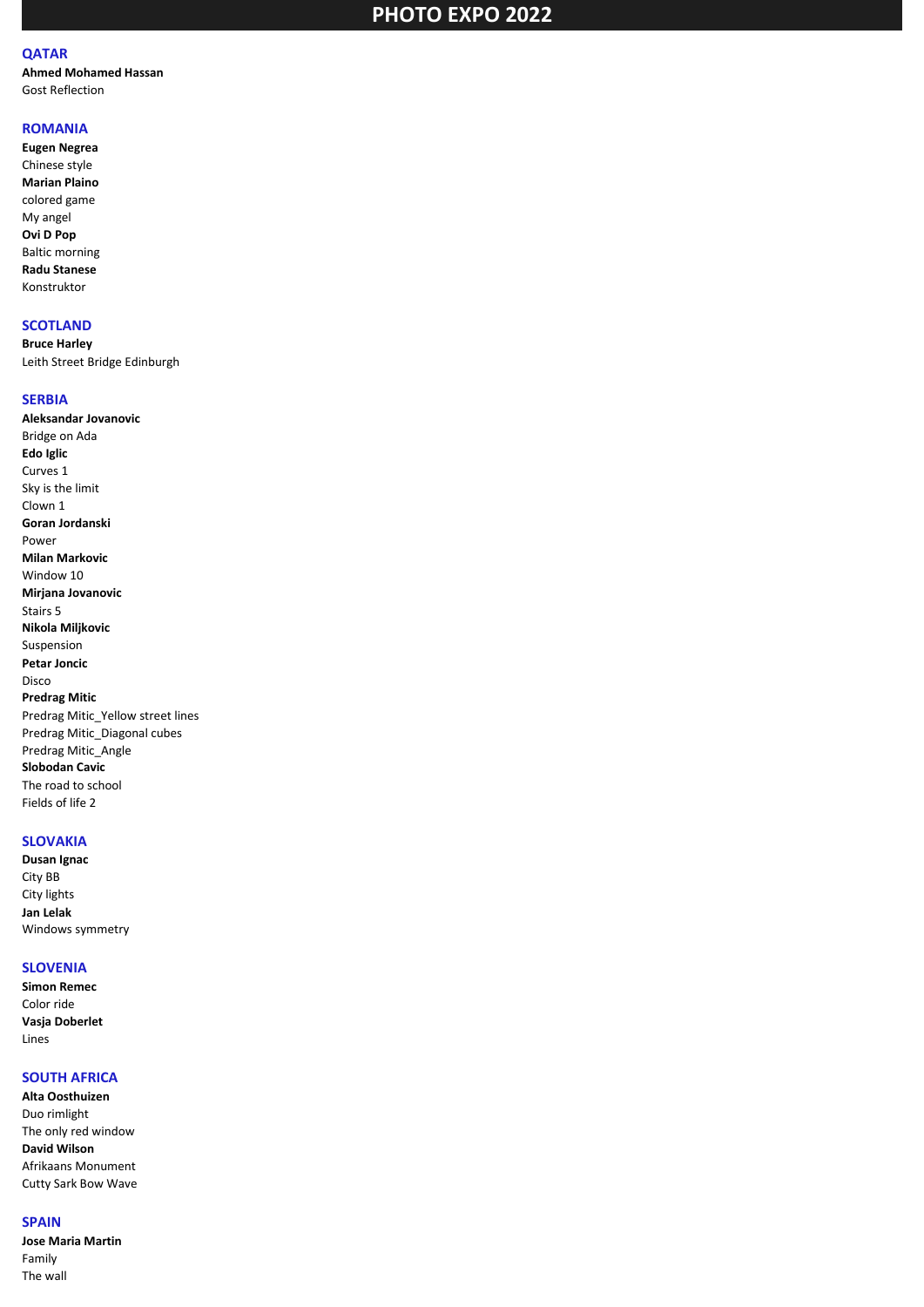Dizziness Walking on sunshine **Luis Aracil Roux** FOTOVOLTAICA TECHO **Santiago Choliz** spherical structure

## **SRI LANKA**

**Satya Rodrigo** Chrysler meets Chrysler Midtown Concrete Jungle Chrysler reflection

#### **SWITZERLAND**

**Urs Albrecht** Pipes

## **TAIWAN**

**Jui-ching Tai** Hope the lover returns Into the flying saucer **Pi Hsiao** Namibia6 **Sheng-hao Lee** Downstairs Alone 4729 Walk alone 0911bw

#### **TURKEY**

**Burhan Bahadir Arcan** gizli han sarmal balerin **Gulsen Yilman** Beyaz Tapinak **Ramazan Unver Kaya** semsiye

#### **TURKMENISTAN**

**Vyacheslav Sarkisyan** Flaybordisty

#### **USA**

**Barbara Kapetanakes** Abstract Cubes **Gabriele Dellanave** La Venaria Reale

#### **VIETNAM**

**Do Trong Hoai An** MO HINH HINH KHOI THI DAU KURASH

#### **WALES**

**Dave Jowitt** Arles Amphitheatre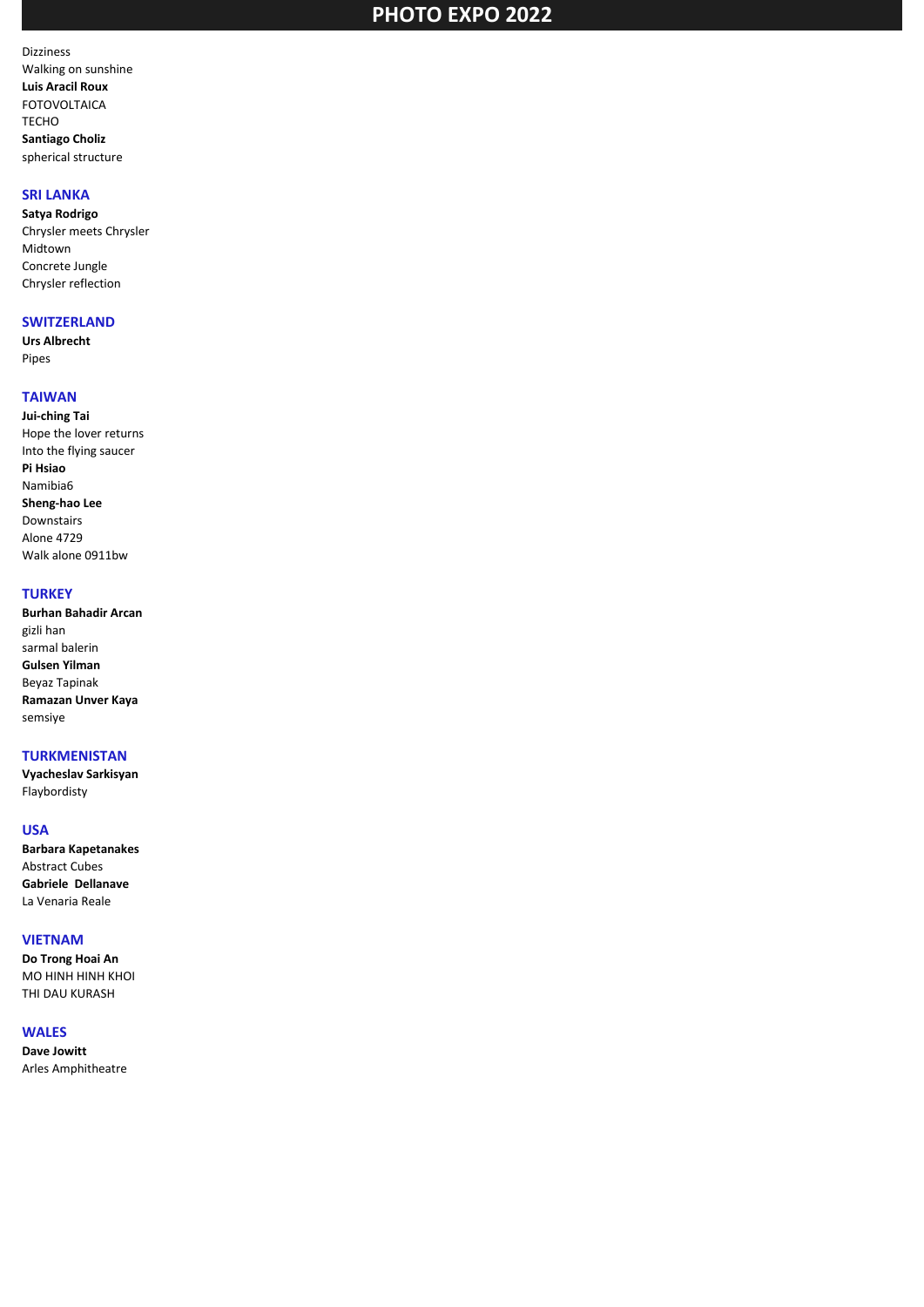## **SECTION D: NATURE**

#### **AUSTRALIA**

**Monique Whear** The Otter **Vicki Johnson** Musk Lorikeet **Vicki Moritz** Cathedral rock **Xiao Zhuo Wen** Lake Bonney Riverland South Australia pink grasshopper Getting water

#### **AUSTRIA**

**Andreas Friedmann** Geier

### **BELGIUM**

**Louis Van Calsteren** Traces Vigilance

### **BOSNIA AND HERZEGOVINA**

**Milena Erceg** Nature in color Attack 2 Autumn morning **Slobodan Krstic** Foto\_4847

#### **BRAZIL**

**Luis Teixeira Mendes** Cloud Flakes **Ricardo Q T Rodrigues** Burning colors Polyborus

#### **CHINA**

**Fengying Long** Hovering hummingbird11 Hummingbird94 Tiny bird38 **Jiahu She** The egret in cold forest

### **CROATIA**

**Aleksandar Tomulic** Swan **Biljana Knebl** Camouflage **Mato Zeman** To Reach the Sky-Spring **Mirjana Spajić Buturac** Šuma Striborova

## **ENGLAND**

**Charles Ashton** Surfacing

#### **FINLAND**

**Antti Korpela** Streamlined Polite Bear

**FRANCE Alexandre Vajaianu**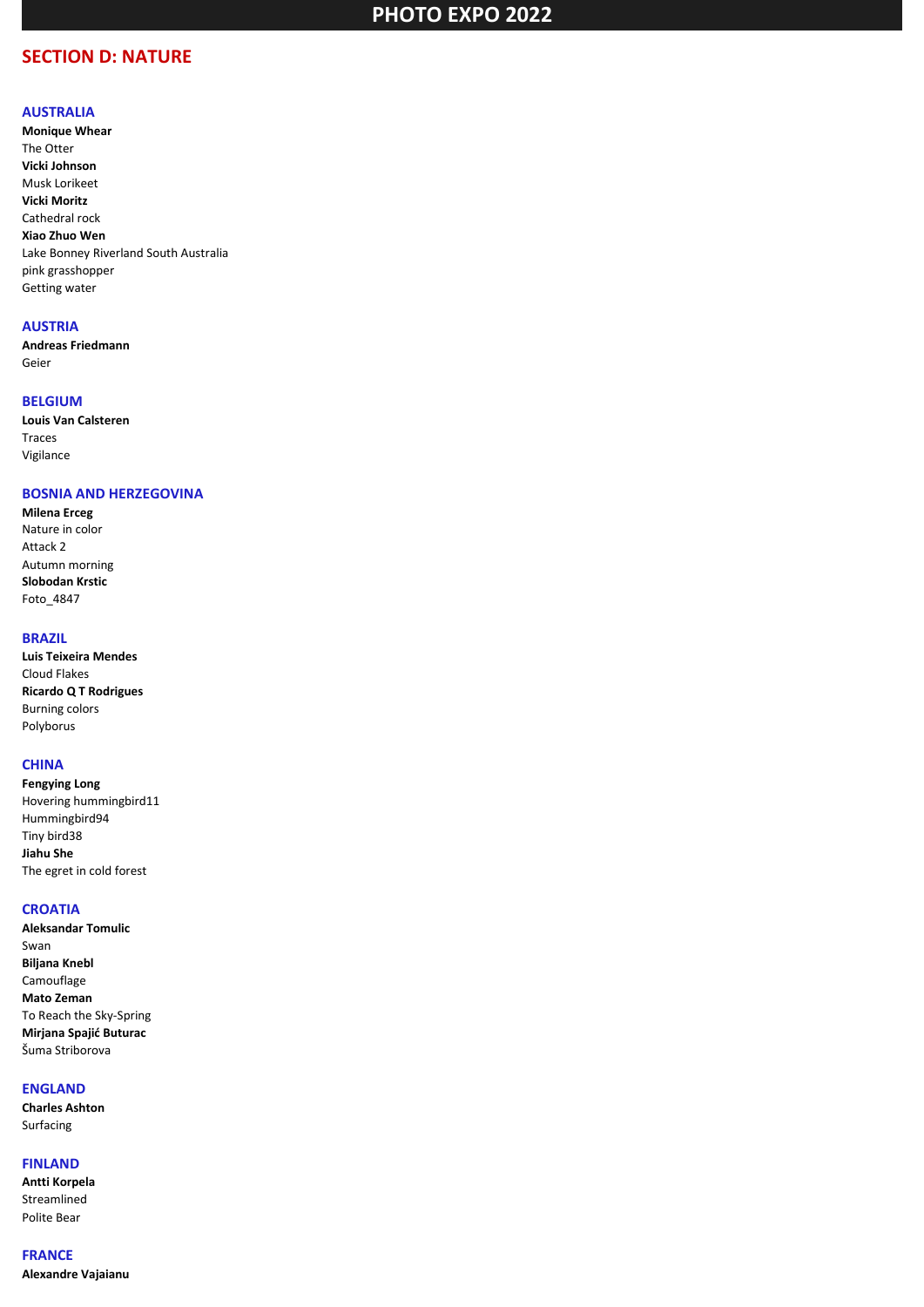MOUETTE 1 **Bruno Belliard** HERON GARDE BOUEF CAMARGUE MANTE SUR FOND VERT SYMPETRUM FEMELLE

#### **GERMANY**

**Birgit Pustelnik** Mayfly Sympetrum vulgatum Eyes **Holger Buecker** Above and Below Shaking Polar Bear 2

#### **GREECE**

**Eva Lambropoulou** SMALL BUTTERFLY 2

#### **HONG KONG**

**Chi Fun Fanny Ng** Sand Bath 02 **Diana Chan** Aiming Mantis and Water Droplets **Ka Wai Li CHASE** FORWARD **Leka Huie** Phantom of Lizard Touching a Love Honey I am Coming **Ting Ming Law** Tide of fishes

## **HUNGARY**

**Dr Pap Gizella** Skedaddle **Nora Skerlecz** Through the reed **Tibor Torok** Mom and daughter

## **INDIA**

**Ajit Huilgol** No exit route Seals play fighting **Gagandeep Singh** Mating deer on island **Mrinal Sen** Missed the catch Deadly Fight **Sathyanarayana C R** AFRICAN ELEPHANTS SPARRING ATTACKING DUO KINGFISHER WITH SKINK **Satish Hanumantharao** Back to the herd Malabar Pit viper in Rain **Subramanya C K** Fight for Her **Udayan Sankar Pal** Ka Kshaid Sum Syiem

#### **INDONESIA**

**Albert Maramis** Floating **Hengki Lee** Duo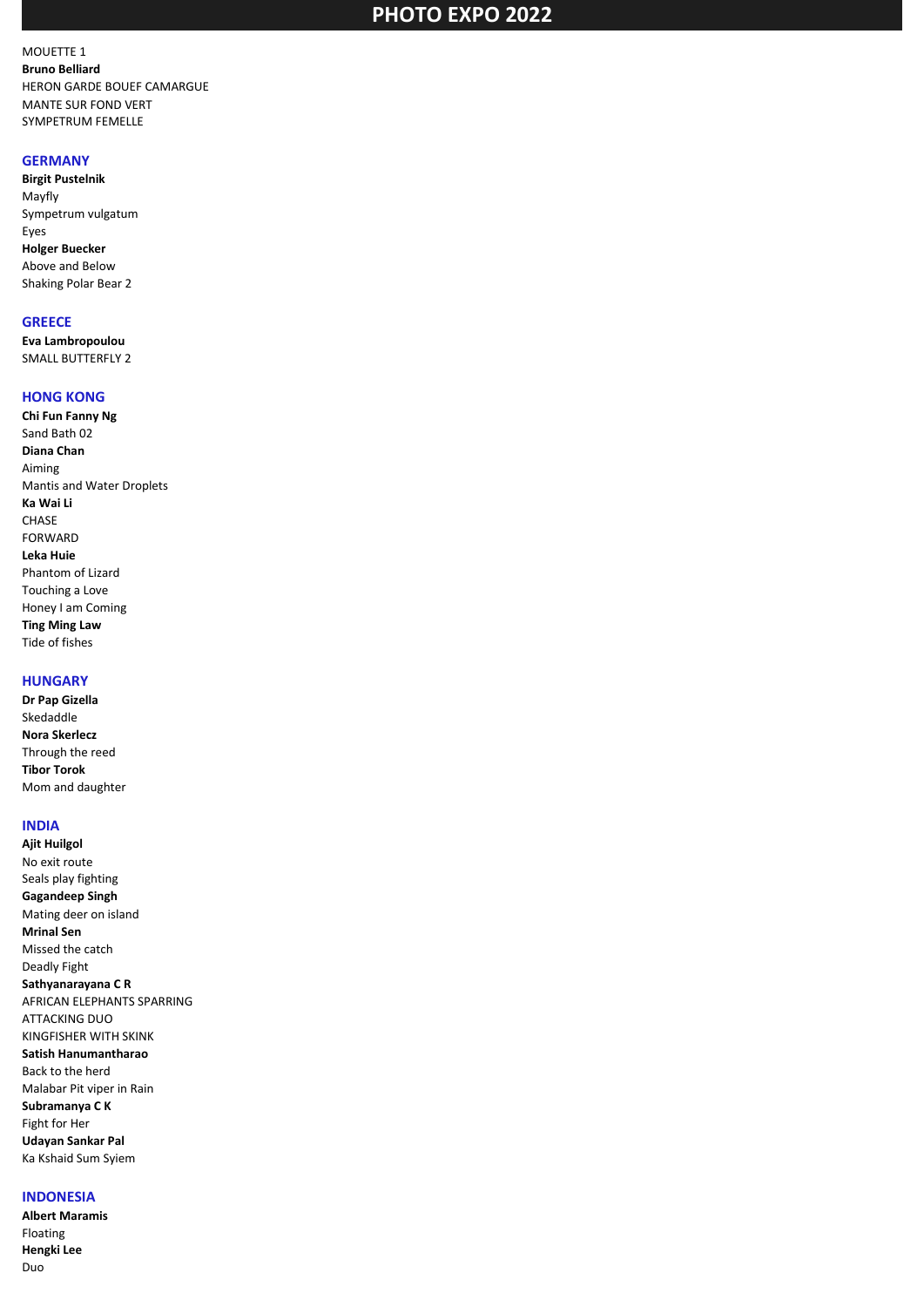In The Arm of Silence Paused **Maria Adriani** Protecting Her Child

#### **IRAN**

**Aref Tahmasebi** the silence of the lake the silence of the shadows

#### **IRELAND**

**Gerard Kelleher** Grey seals, Dollymount.

#### **ISRAEL**

**Itzhak Zohar** HELP

## **ITALY**

**Dario Riva** The white heron **Franco Fratini** Face to face Fighting grebes 1 White tailed eagle 8 **Giovanni Sarrrocco** ALBA ROSSA

## **SOUTH KOREA**

**Woorhee Lee** Before Sunrise 00

#### **KUWAIT**

**Faisal Alloughani** Falcon 6 Falcon 7 chance

#### **NORTH MACEDONIA**

**Zoran Zdravev** Cormorant Observer Profile of a cormorant standing on a tree in a lake

#### **MALAYSIA**

**Chiong Soon Tiong** Lone Ant 03 Fire Ant 01

#### **NETHERLANDS**

**Daniel Lybaert** Groep kuifmakaken 4 Lantaarntje in de regen Kuifmakakenportret **Marcel Van Balken** Skyhigh **Max Van Son** Very Curious Fox Winter Wings Just Before Sunset

## **NORWAY**

**Fred Øie** Sea Eagel Fox kid in the wild

#### **POLAND**

**Kamila Wisniewska-halka** The Butterfly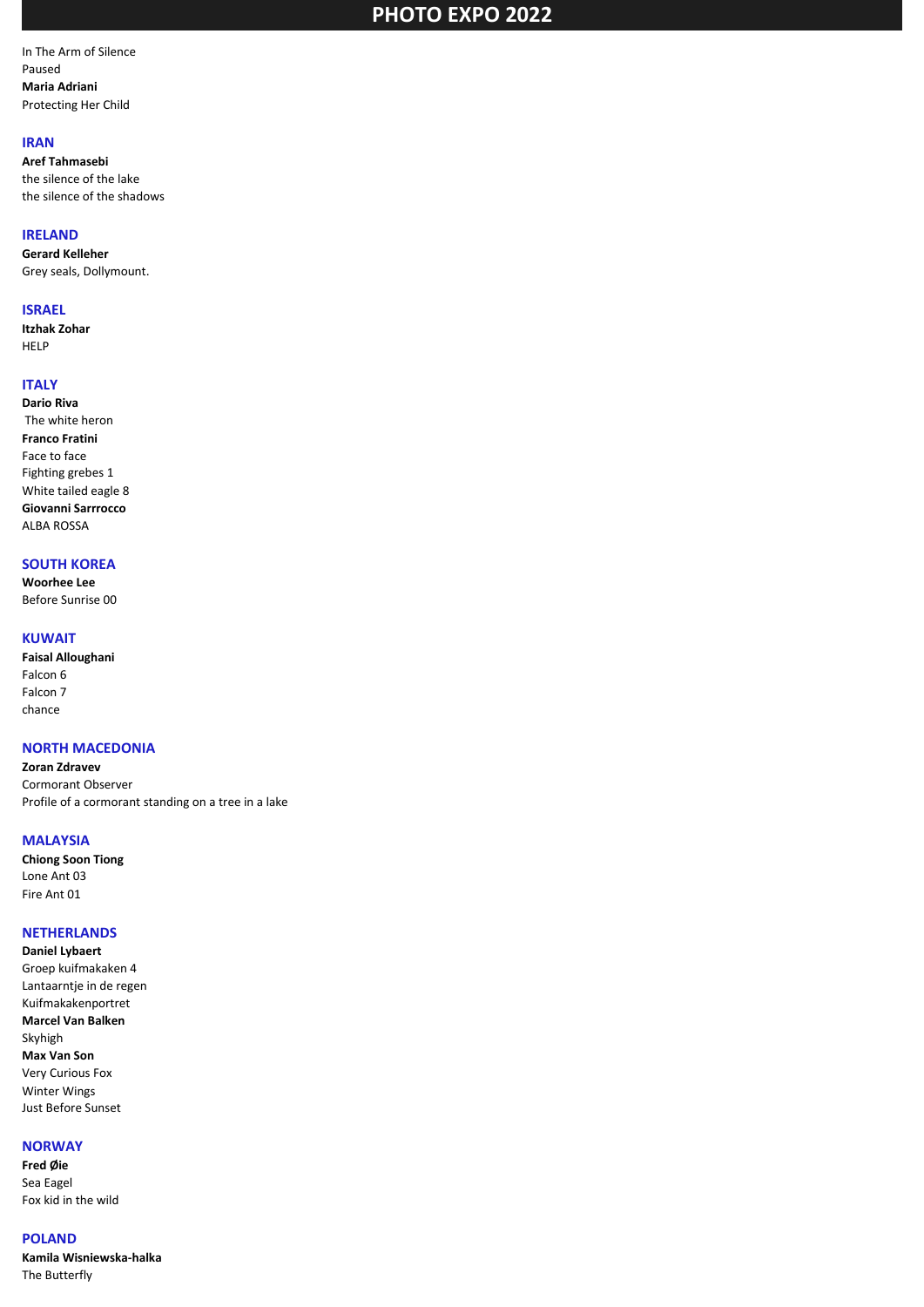Short Rest Right Before The Jump **Marcin Fiń** Tatry Mountains **Sebastian Kuczynski** snow 4

#### **ROMANIA**

**Marian Plaino** Brotherhood Iceland Morning mirage **Ovi D Pop** take my bread away

#### **SERBIA**

**Borislav Milovanovic** Simply white 2 **Edo Iglic** Griffon vulture **Goran Jordanski** Duck 1 **Milan Markovic** Birchs Forest 03 Morning idyll **Mirjana Jovanovic** Zarozje 386 **Nikola Miljkovic** Viper **Slobodan Cavic** Freedom **Vesna Sikic** Autumn 10 **Vojislav Lukovic** Brutal fight Cheer leader Fighters and observer **Zoltan Bisak** Frog Morning flight

#### **SINGAPORE**

**Lee Eng Tan** Crested Goshawk 1 Olive backed Sunbird 4 Taiwan Osprey 19

## **SOUTH AFRICA**

**Alta Oosthuizen** My babies Not getting away Take off with my meal Water Runner **David Wilson** Vulture Disagreement **Johan Orton** Step of confidence Mommy and me Parachute landing Predator Look

### **SPAIN**

**Jose Maria Martin** Hypo **Santiago Choliz** sucking 3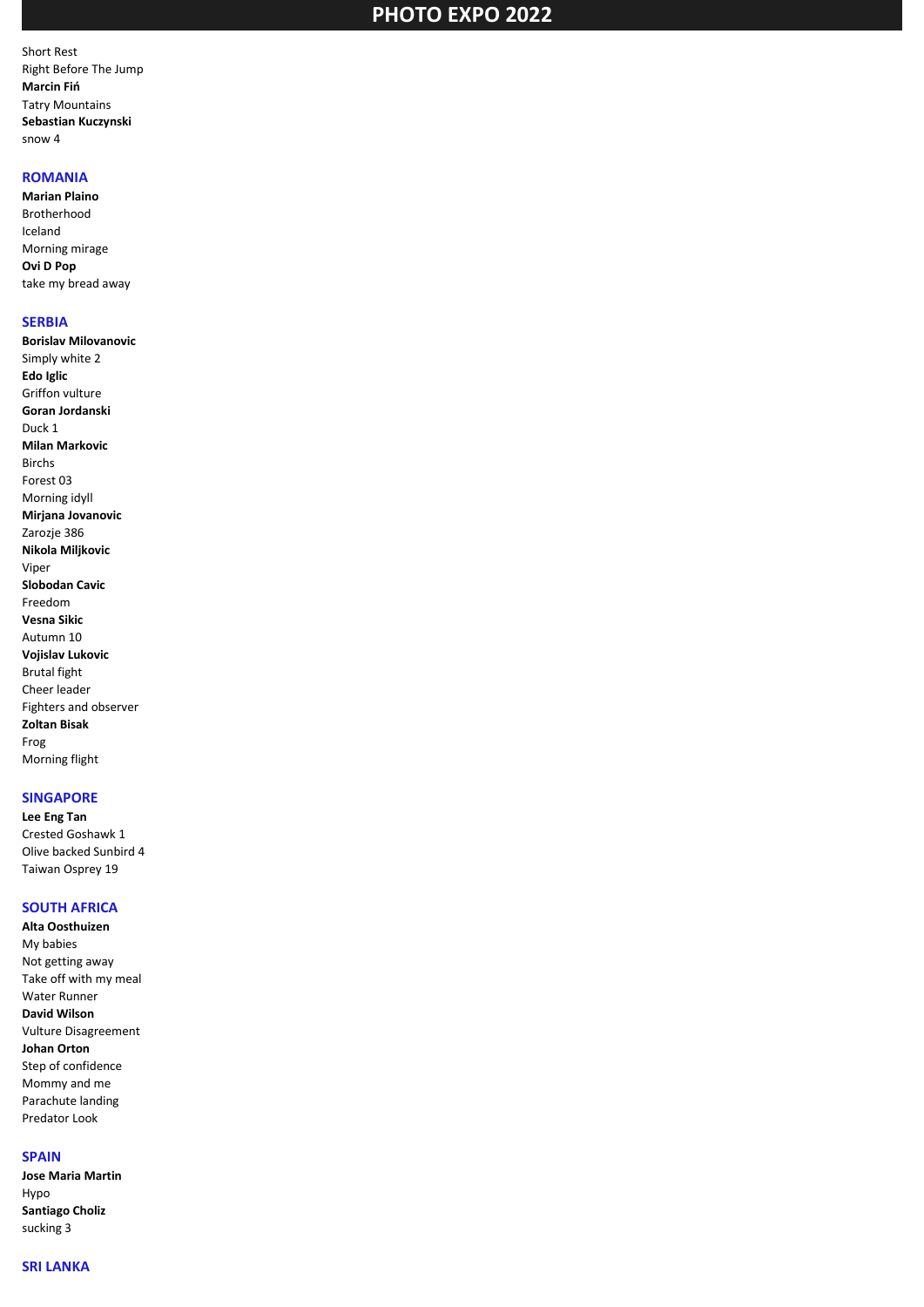**Satya Rodrigo** Egret looking for food

## **TAIWAN**

**Sheng-hao Lee** Hunt 11

#### **USA**

**Bob Chiu** Zebras33

## **WALES**

**Dave Jowitt**

Magpie and Thorns 1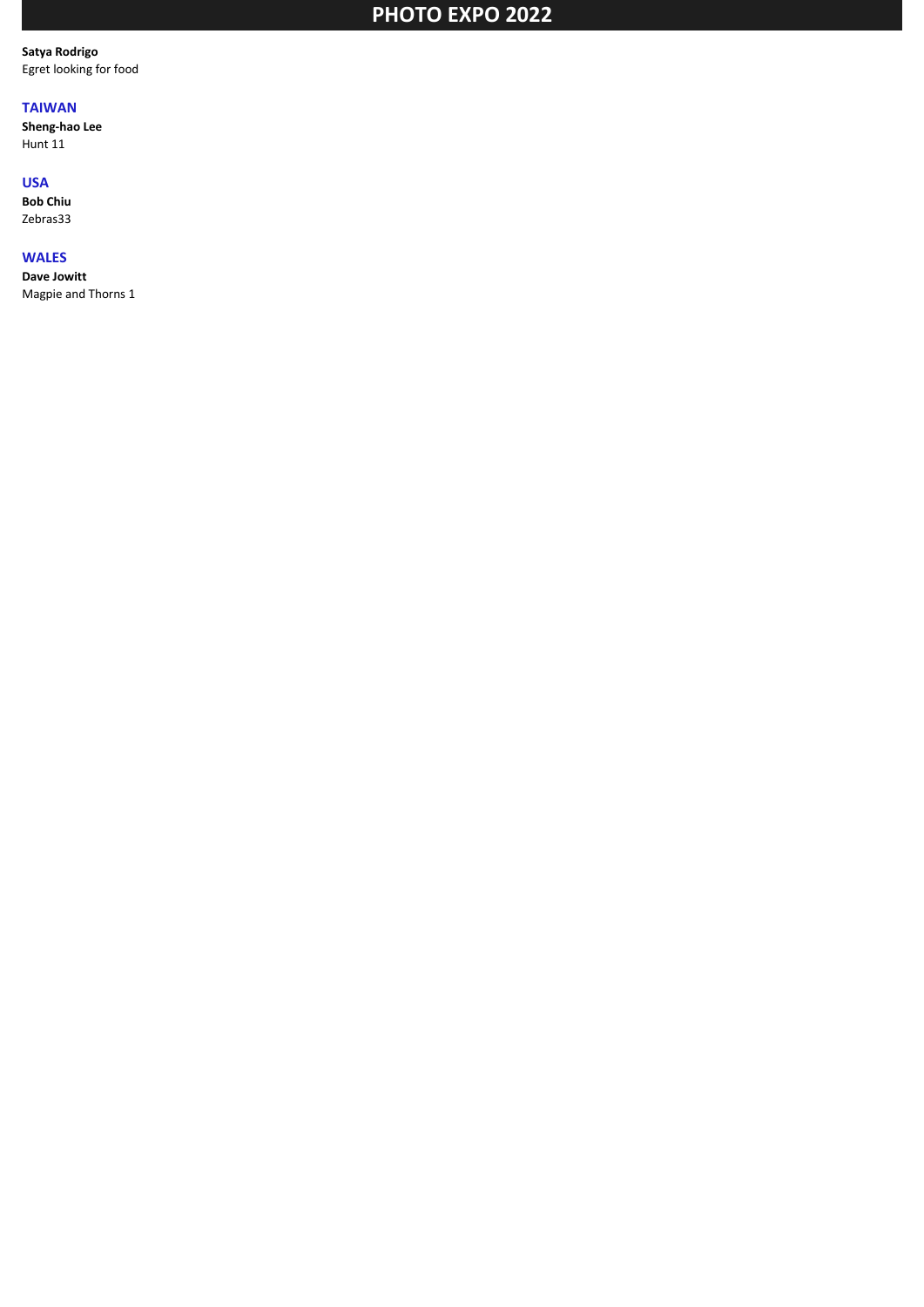## **SECTION E: OPEN COLOUR**

#### **AUSTRALIA**

**Adrian Whear** Primary runner Australia 108 Against the flow **Monique Whear** Abandoned

#### **AUSTRIA**

**Andreas Friedmann** Windsbraut

## **AZERBAIJAN**

**Ilgar Jafarov** In the geometry of life

#### **BELGIUM**

**Louis Van Calsteren** Jeux printaniers Lac paisible

#### **BOSNIA AND HERZEGOVINA**

**Milena Erceg** Life of a beekeeper Portrait of Natalija 2 **Slobodan Krstic** Foto\_4612 SHEPERDESS 12

#### **BRAZIL**

**Ricardo Q T Rodrigues** Elizabeth I Rollin On The River

## **CHINA**

**Jiahu She** Ride on the Beauty Back grassland **Yichi Wang** Gallop

#### **CROATIA**

**Aleksandar Tomulic** Worker **Igor Popovic** Daily Inspection

#### **CYPRUS**

**Mehmet Gokyigit** blue city **Romos Kotsonis** Hanging around Taking the tower

### **CZECH REPUBLIC**

**David Webr** PJ Harvey I **Monika Ramsza** Droplets Purity Suzane

## **ENGLAND**

**Charles Ashton** Waiting For Departure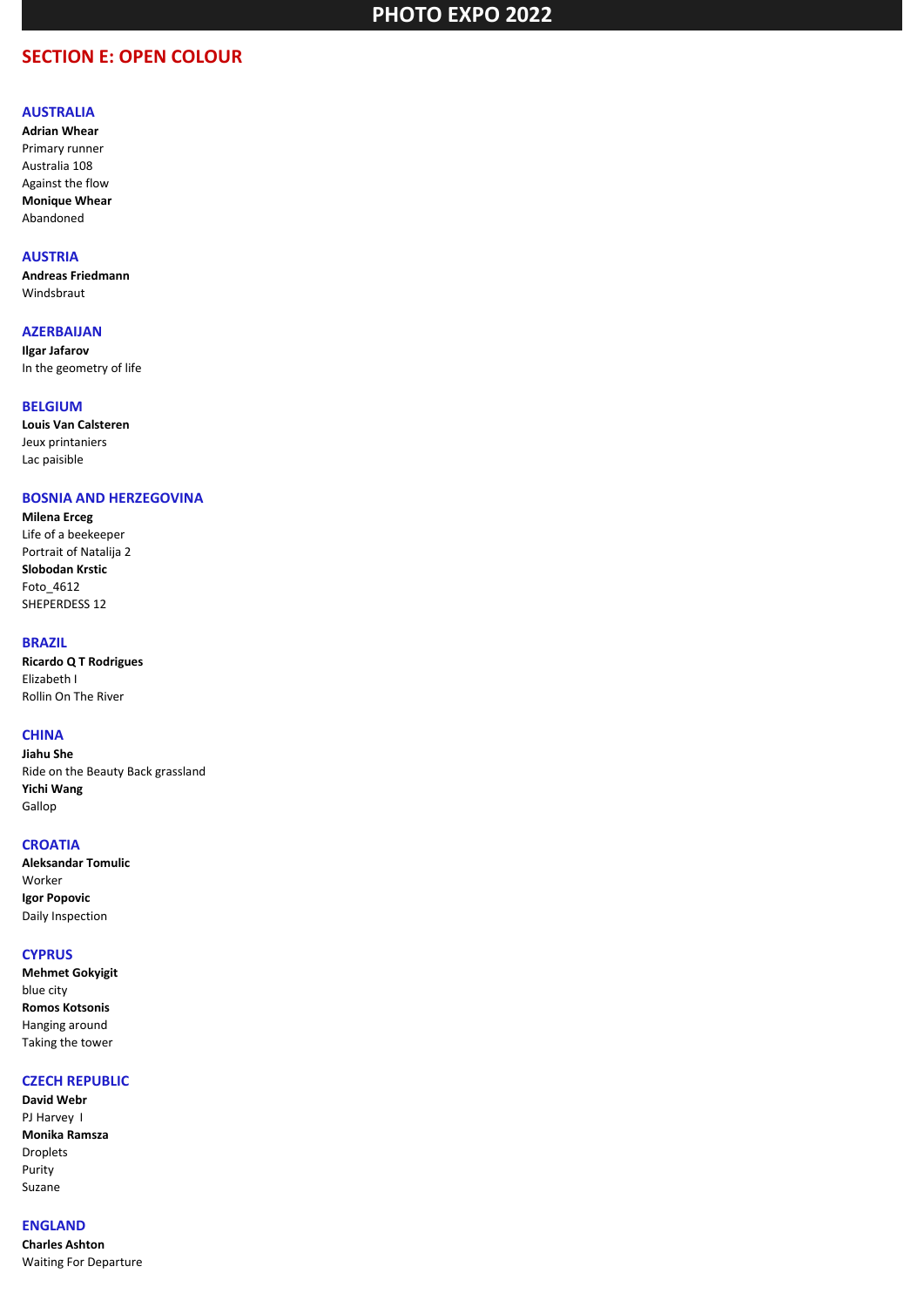Ready For Departure

#### **FINLAND**

**Pertti Ylinen** Water Goddess 17b

### **FRANCE**

**Bernard Decaudin** Three brothers **Bruno Belliard** LA FILLETTE AUX YEUX BLEUS **Michel Dupouy** Le salon bleu **Regis Rampnoux** One to two

#### **GERMANY**

**Alexander Hochhaus** Shoetime **Barbara Schmidt** a little yellow **Birgit Pustelnik** Any Weather Fog **Holger Buecker** Chris Harms - Creating Galaxies Rupert of Eisbrecher

### **GREECE**

**Dimitrios Sofianos** Two colors **Eva Lambropoulou** GIANNI P IMPRISONED SPRING

### **HONG KONG**

**Chi Fun Fanny Ng** Spot Light on the Mountain **Ka Wai Li** MOONSHINE LONG FOR **Ting Ming Law** camels in desert 2

#### **HUNGARY**

**Nora Skerlecz** Flora Sudden stare Ioan

## **INDIA**

**Ajit Huilgol** Silver throated tanager **Krishna Bhat** My Property **Mrinal Sen** Play of colours Festival of colours **Satish Hanumantharao** Eternal flight Spotted deers in mist

## **INDONESIA**

**Hengki Lee** Blue Lullaby Cold Solemne Somewhere In Time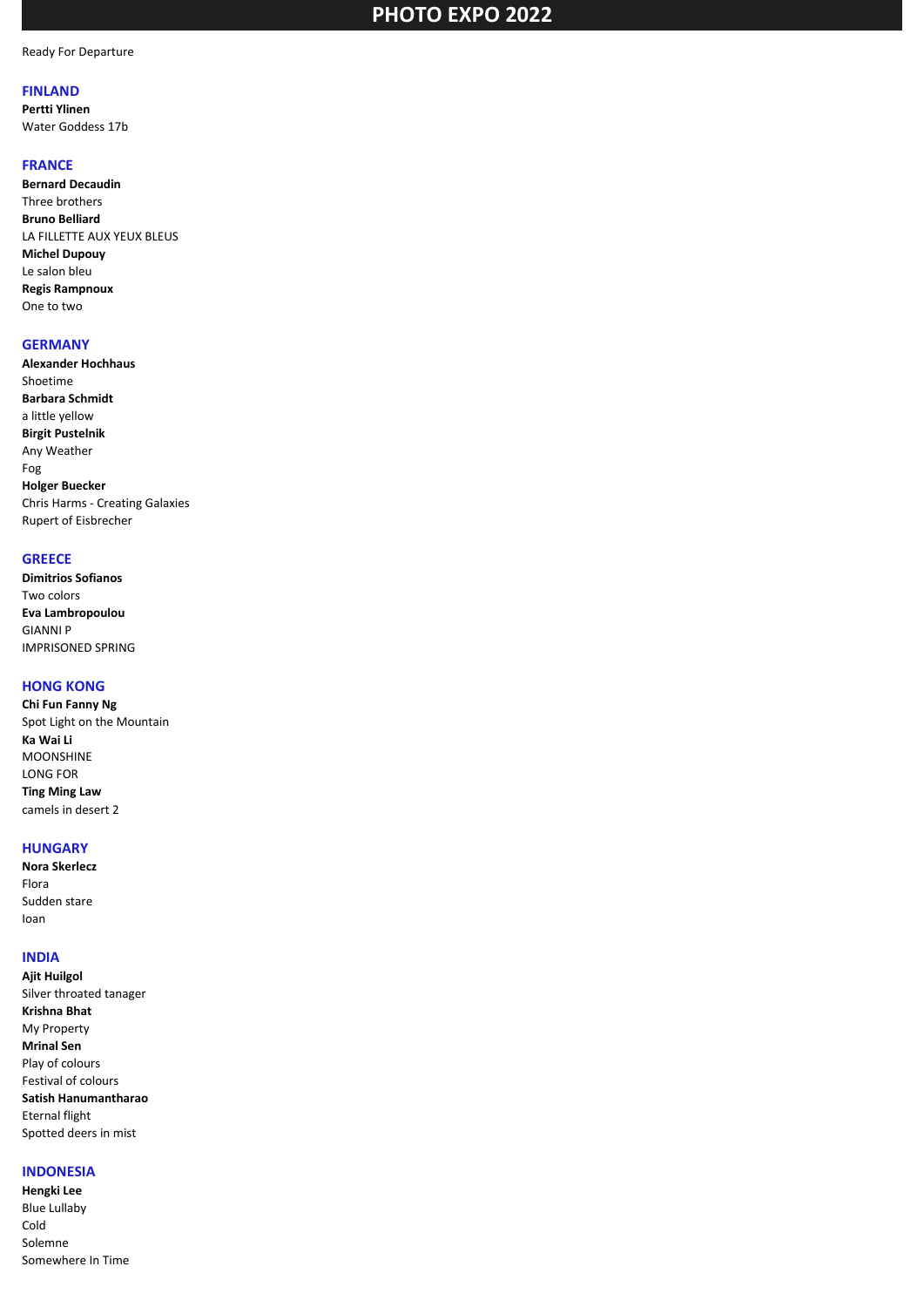#### **IRAN**

**Aref Tahmasebi** Abandoned wishes

#### **IRELAND**

**Vito Werner** Lemon

## **ISRAEL**

**Leonid Goldin** Coronavirus test Paco Rabanne TISSOT GENTLEMAN Windows in the yard

## **ITALY**

**Dario Riva** The baker 5 The girl with the black dog **Franco Fratini** Panni stesi **Silvia Facchini** Shadows **Valentina D Alia** Fuga dal tempo The stair Yellow passage **Veniero Rubboli** Turkish People 8972 Visit to loved ones **Vincenzo Di Panfilo** Young passenger

## **KAZAKHSTAN**

**Valery Korenchuk** Donna Nataly - 2

## **SOUTH KOREA**

**Daloyong Byun** Dew and Scarlet butterfly

#### **KUWAIT**

**Faisal Alloughani** Rugby 14 toughest

## **MALTA**

**Louis Agius** Mother with Children

#### **NETHERLANDS**

**Daniel Lybaert** Stiekem 2 in kleur Nee Ja Wat **Marcel Van Balken** Lionhood Circus Decay **Max Van Son** Between the Concrete Just Cleaned Inner Space

## **NEW ZEALAND**

**Philippa Wood** Rooms for the night Rosie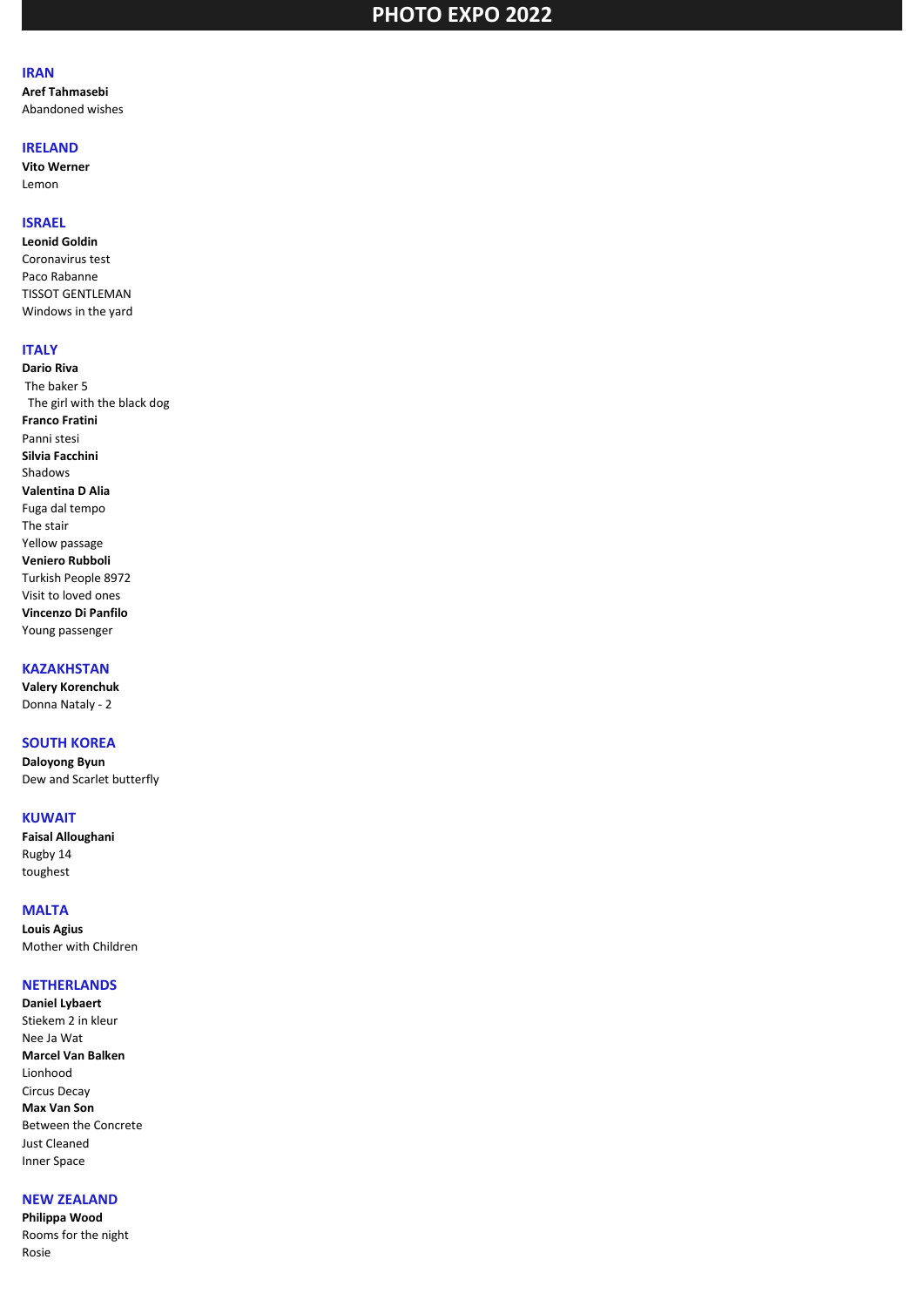## **POLAND**

**Kamila Wisniewska-halka** Wrapped By Gold Breakfast

## **PORTUGAL**

**Carlos Cabral** Why?

### **QATAR**

**Ahmed Mohamed Hassan** Blue Blanket Blue Fingers Middle Circle

### **ROMANIA**

**Marian Plaino** Scream 12:40 Delicate light **Ovi D Pop** 3d Remember 96 years **Radu Stanese** Blooming Woman Coincidentia Oppositorum

#### **SCOTLAND**

**Bruce Harley** Just Walking in the Rain The Mists of Winter

#### **SERBIA**

**Borislav Milovanovic** At the end of shift Brezovica 7232 **Branimir Radovanovic** Shadows No6456 **Edo Iglic** Dajana 3 Seduction of clowns **Goran Jordanski** A look under the eyebrows Blue-eyed Fairytale Marija 1 **Ivan Stojanović** Lines Scream 03 Lokosnica3526 **Luka Jordanski** Deda 1 Devojka iz Gruze 3 Drugarice 2 **Milan Gabaric** Kotor bay 2 Autumn **Milan Markovic** Carnival 18 In the field Stop **Nikola Miljkovic** Dream Silent Fall Autumn bedding **Petar Joncic** Soft Drink Disco Light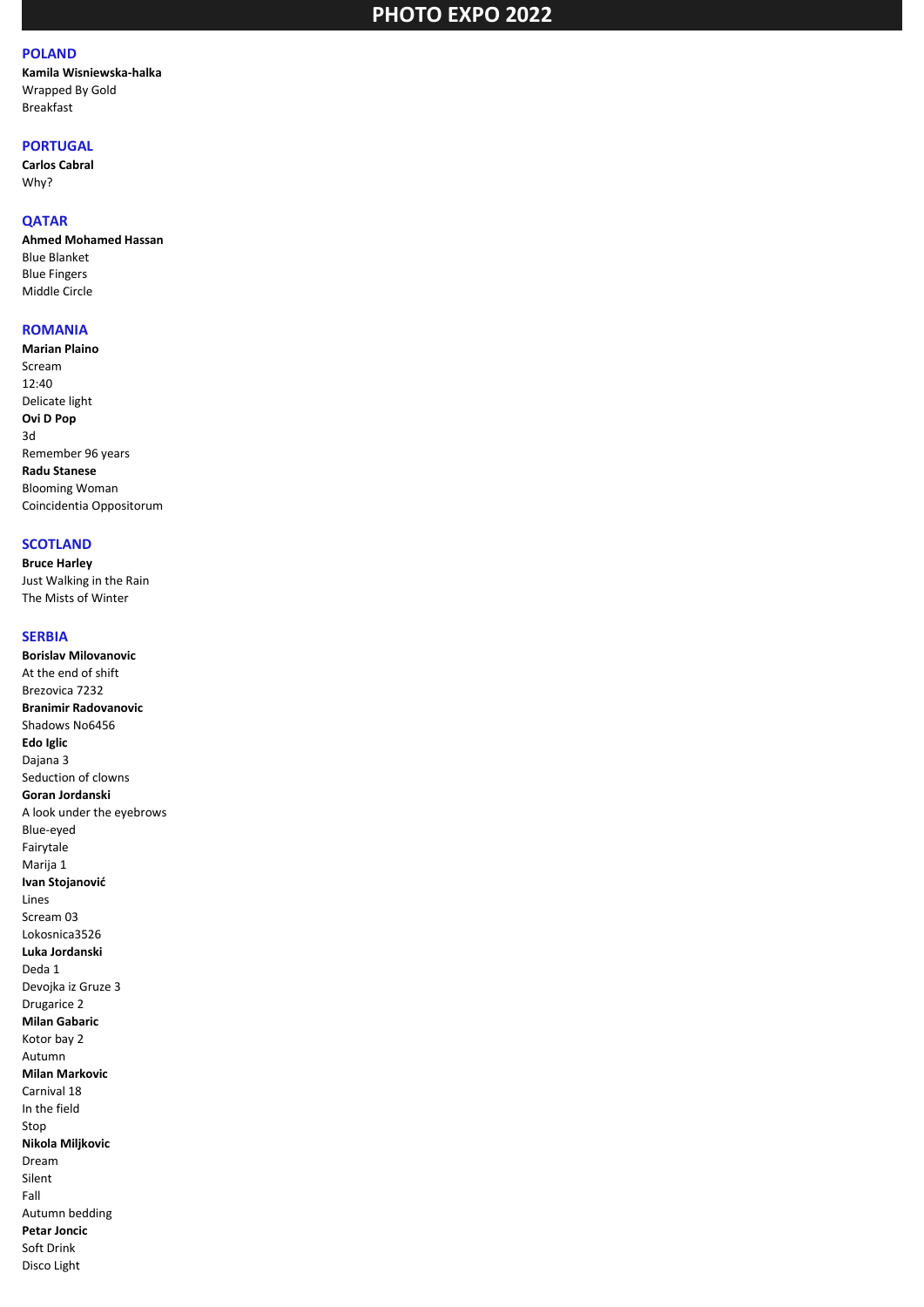**Sladjana Radovanovic** Book Dona **Slobodan Cavic** Milica 2 Waiting Fight for the throne 3 **Vojislav Lukovic** The Patriarchs Prayer **Zoltan Bisak** Athlete Milica in window Afternoon activities 1

#### **SINGAPORE**

**Lee Eng Tan** Praveena 4

## **SLOVAKIA**

**Dusan Ignac** Atack Refreshments Yellow speed **Jan Lelak** Along the wall

### **SLOVENIA**

**Simon Remec** Those lips Red Eva **Vasja Doberlet** Alone I

### **SOUTH AFRICA**

**Johan Orton** High School Hurdles

### **SPAIN**

**Florentino Molero Gutierrez** Exposicion bondage **Luis Aracil Roux** LAURA-6 URSULA HOMELEES 990 LAS UVAS DE LA PASION

### **TAIWAN**

**Chidi Chen** Splash Water Nude **Jui-ching Tai** white swan dance **Pi Hsiao** India46 **Sheng-hao Lee** Motion freeze Take a rest 2 Solo dance 2

### **TURKEY**

**Burhan Bahadir Arcan** afgan kizi elif ghost horses gokce balerin **Gulsen Yilman** Bulgur isi **Ramazan Unver Kaya** bazlamaci fırıncı amca love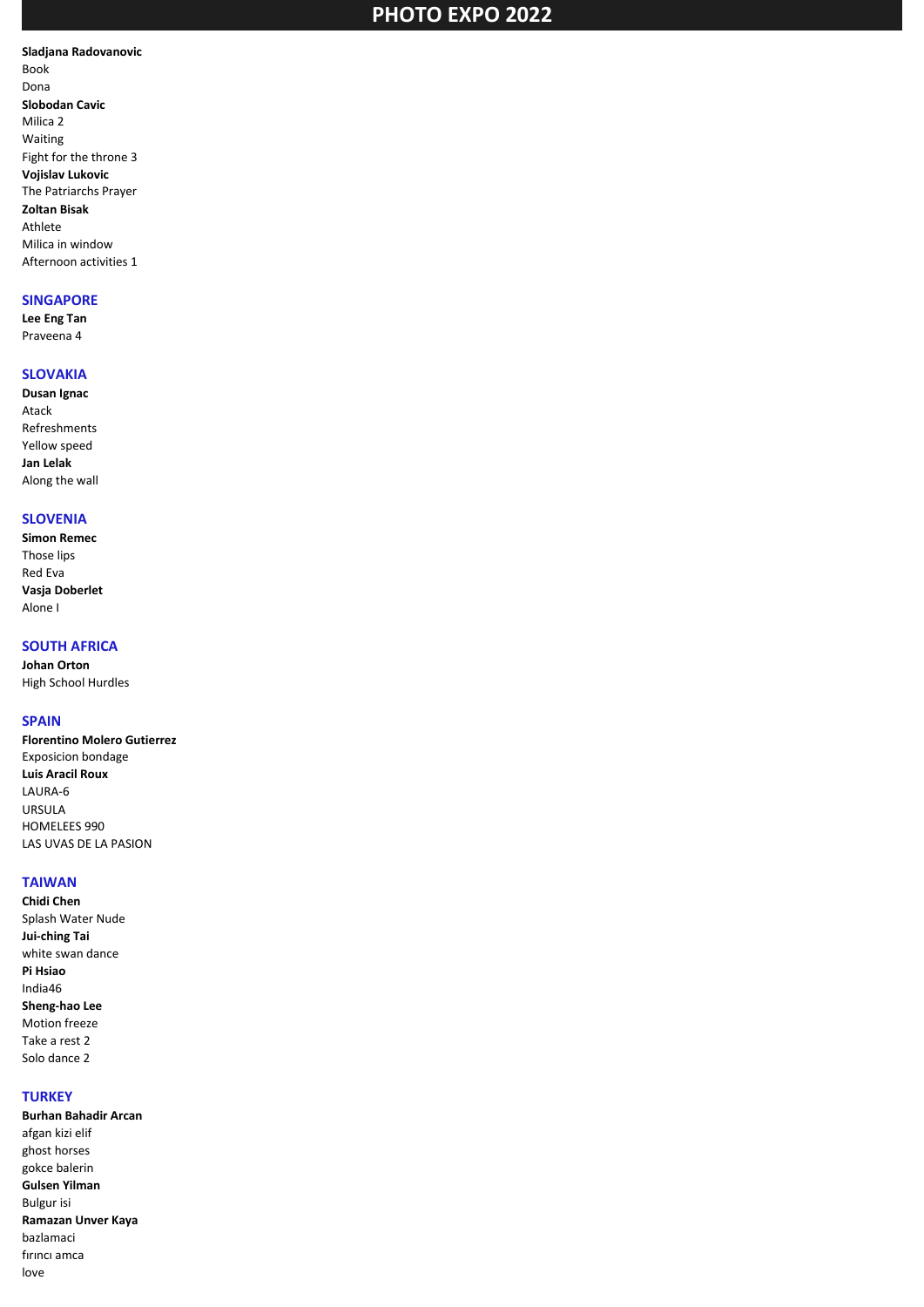## **TURKMENISTAN**

**Vyacheslav Sarkisyan** Female students

### **USA**

**Gabriele Dellanave** Stormy Venice **Jingru Luo** ALSJ **Suzanne Carter Carter** RUSTY ADS

## **VIETNAM**

**Do Trong Hoai An** CHAM SOC HOA NGAY TET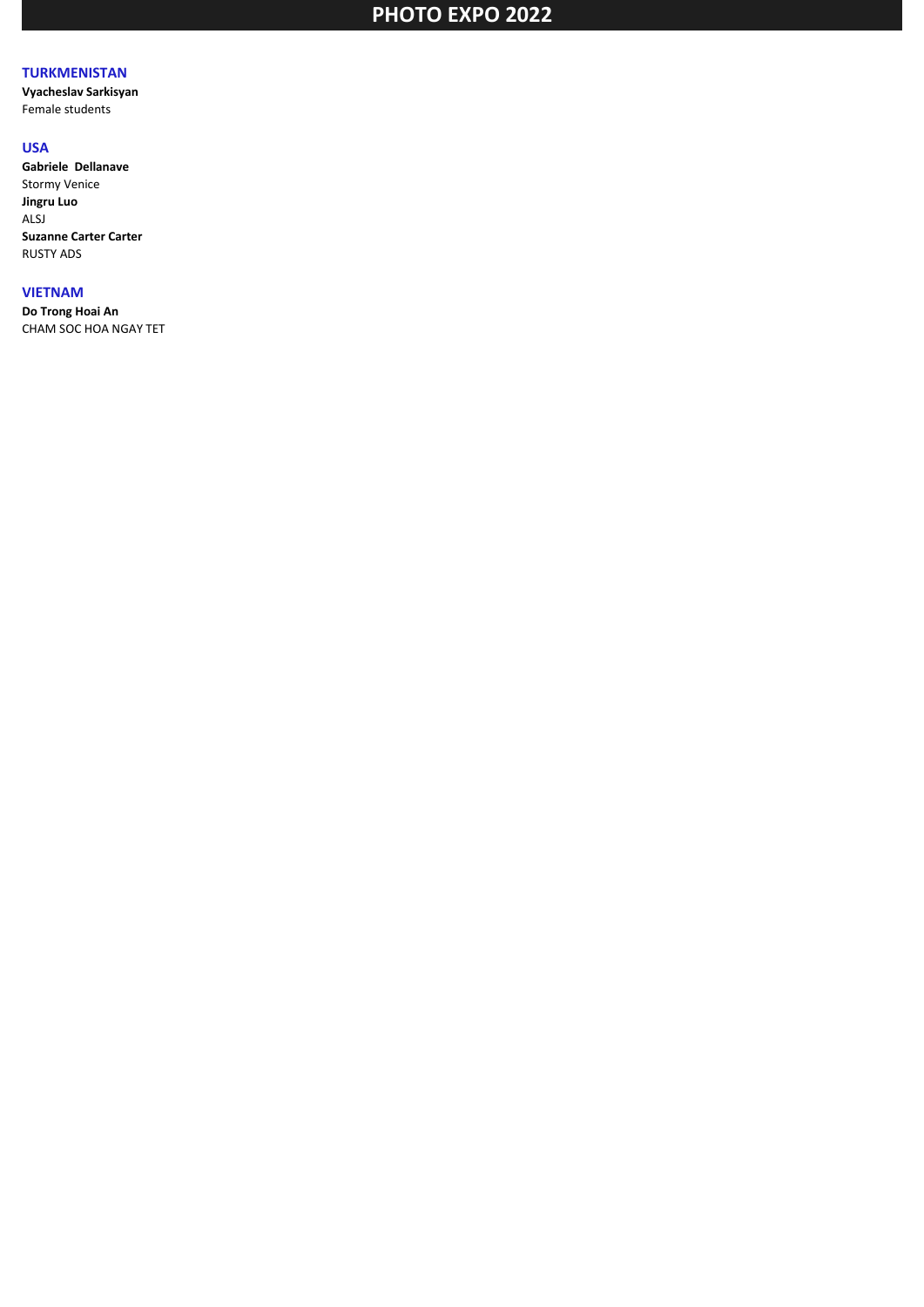## **SECTION F: OPEN MONOCHROME**

#### **AUSTRALIA**

**Adrian Whear** Walk this way Timeless **Xiao Zhuo Wen** Dancing on wave

#### **AUSTRIA**

**Andreas Friedmann** Ballettakt 5 Schattenakt **Peter Häusler** Steelworker

#### **AZERBAIJAN**

**Azim Mehdiyev** The walk **Ilgar Jafarov** Сardboard house

#### **BOSNIA AND HERZEGOVINA**

**Milena Erceg** Hard life 2 Relaxing

### **BRAZIL**

**Luis Teixeira Mendes** Before the Storm

#### **CANADA**

**Danlei Ye** Central Asian children32

#### **CHINA**

**Fengying Long** Tribal lifestyle12

#### **CROATIA**

**Branko Kukurin** White and black **Mato Zeman** Girl in Black **Miljenko Brezak** Mali susjedi **Nenad Banjac** Spiral

#### **CYPRUS**

**Mehmet Gokyigit** soap bars **Romos Kotsonis** Painting restorer Walk the dog

## **CZECH REPUBLIC**

**David Webr** Aurora I **Monika Ramsza** Lightness of energy Stillness II Forest Inside me II

## **ENGLAND**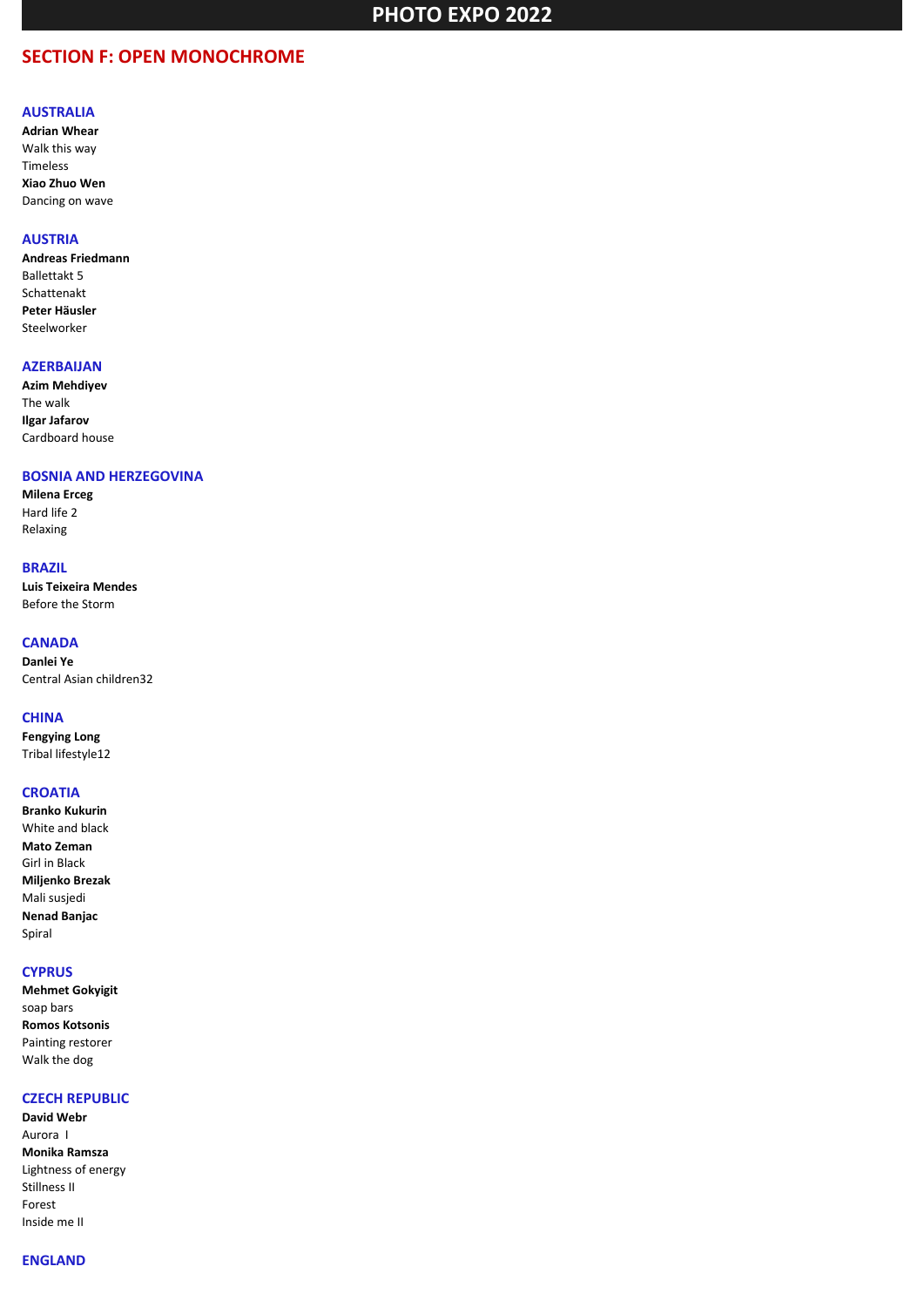**Charles Ashton** Tea Officer **Rob Palmer** Time Passing

#### **FINLAND**

**Markku Mansson** The long road home B

#### **FRANCE**

**Bernard Decaudin** Salines3 **Michel Dupouy** Anxiety Bunches of grapes **Regis Rampnoux** Takha nude 1 **Thierry Camus** light and shades (hands)

### **GERMANY**

**Alexander Hochhaus** There **Barbara Schmidt** start walking shipyard 11 **Birgit Pustelnik** Grand Tower Skyline City **Holger Buecker** Polar Bear Buoy Shaarghot III

## **GREECE**

**Dimitrios Sofianos** Bright line on the face **Eva Lambropoulou** THESSALONIKI 1 NONNA NIKOLITSA

#### **HONG KONG**

**Diana Chan** Indian Woman and the dog Winter Romances Diligent worker

#### **HUNGARY**

**Dr Pap Gizella** Thogetherness The woman Solitariness **Eva Monostorine Hrabovszky** Exit Road to light Square and shape **Nora Skerlecz** At the window Frozen **Tibor Torok** Lonely among my books **Thoughts** 

## **INDIA**

**Ajit Huilgol** Sloth bear with cubs **Kishan Harwalkar** The Memorial Mall **Krishna Bhat**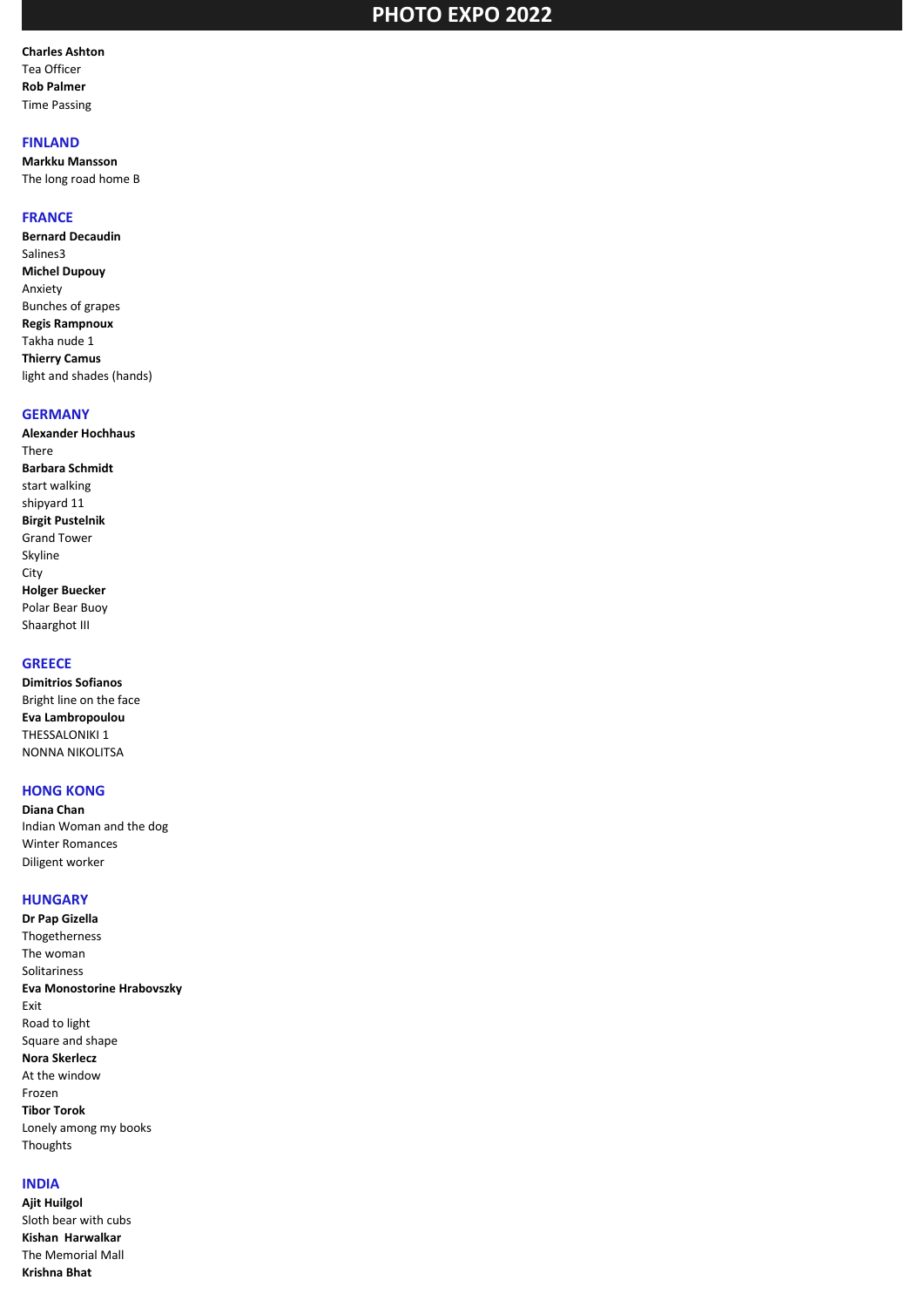Dream Scape One **Mrinal Sen** Beginning of the day **Satish Hanumantharao** Boatman in Mist **Udayan Sankar Pal** Bowled over Repose

#### **INDONESIA**

**Hengki Lee** Eden Rhapsody In June Symphony No 3 in F Major Venom **Maria Adriani** Panjat Pinang

#### **IRAN**

**Aref Tahmasebi** Abandoned Hall Imitation

#### **IRELAND**

**Gerard Kelleher** North Bull wall walkers **Vito Werner** Iris Zen

#### **ISRAEL**

**Itzhak Zohar** A mysteriose man Marching with a bathrob **Leonid Goldin** Can you hear me Midsummer

## **ITALY**

**Dario Riva** Generations The strange shadow **Franco Fratini** City life 2 **Giovanni Sarrrocco** CERCO UN POSTO DANCING GIRL **Giuseppe Falco** She Stole My Shot **Ivana Sancandi** Beyond the gaza **Laura Bolognesi** SEVILLE MORNING IN VENICE **Vincenzo Di Panfilo** Babe in red Occhi

## **SOUTH KOREA**

**Daloyong Byun** Scrapped Ship **Woorhee Lee** Early Moning Fishing

#### **KUWAIT**

**Faisal Alloughani** Back away swimmer 17 woman 12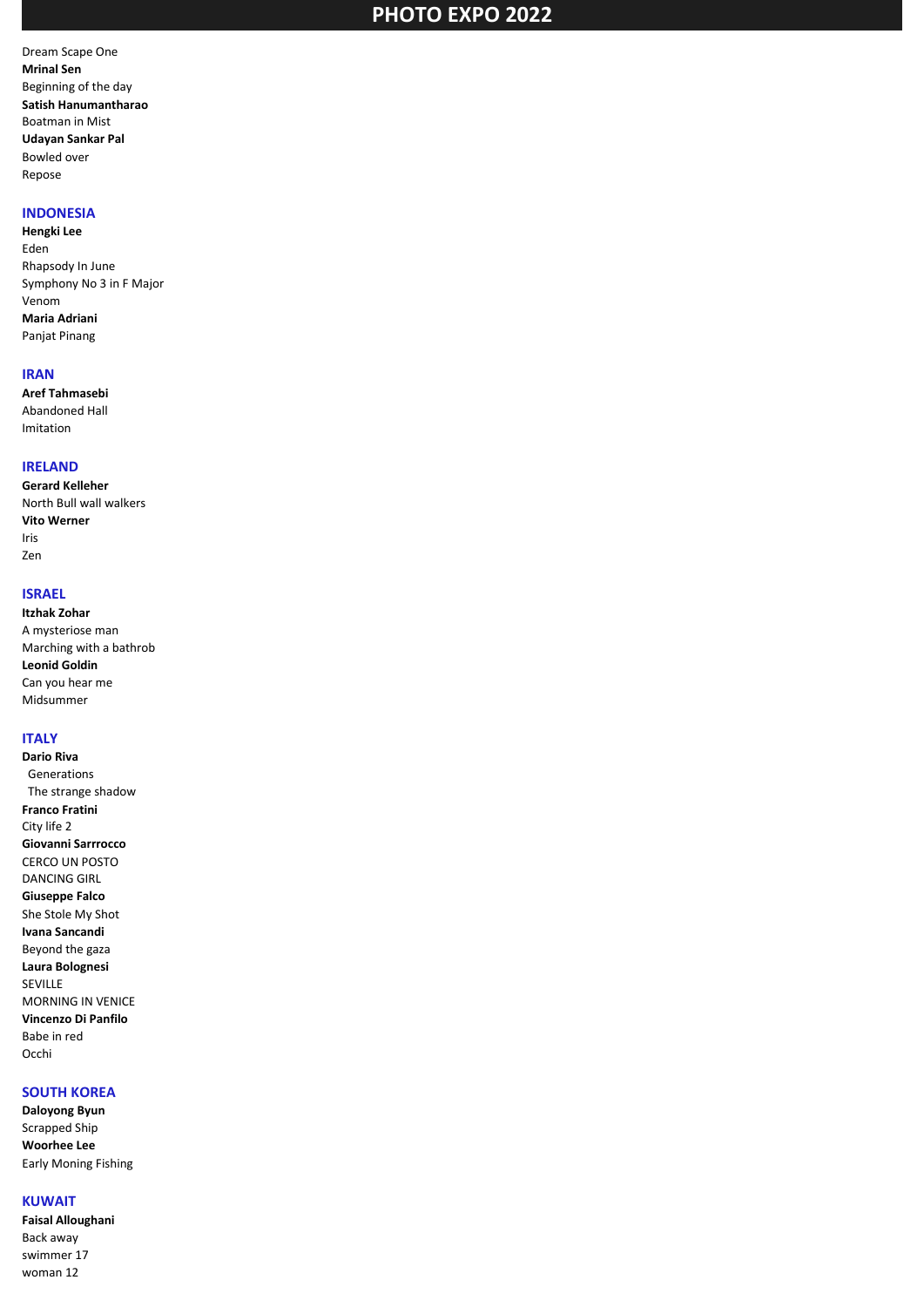## **MALAYSIA**

**Chiong Soon Tiong** Bouyei Mama Blue Hour Dancing Trees

## **MALTA**

**Ivan Eric** DAILY ROUTINE ON BREAKFAST

#### **NETHERLANDS**

**Daniel Lybaert** Wijds landschap **Marcel Van Balken** Shadowlines Stagefright Curves Colonnade **Max Van Son Centrifugal** Flowing

#### **POLAND**

**Kamila Wisniewska-halka** Bird Watching **Marcin Fiń** Lonely refugee

## **QATAR**

**Ahmed Mohamed Hassan** Five Fingers BW

#### **ROMANIA**

**Marian Plaino** Up and down Elena 1 **Ovi D Pop** Locked Waiting for the night boat Alive **Radu Stanese** Ascendance Scream

#### **SERBIA**

**Goran Jordanski** Hands Kapetan **Ivan Stojanović** Bonaccia Model 0260 From head **Jelena Pavlović** Trem **Luka Jordanski** Mladost **Milan Gabaric** A nun **Milan Markovic** Communication K - 9 On the dock **Miljan Djurovic** Lines **Mirjana Jovanovic** Street 217 **Nikola Miljkovic** Black veil **Sladjana Radovanovic**